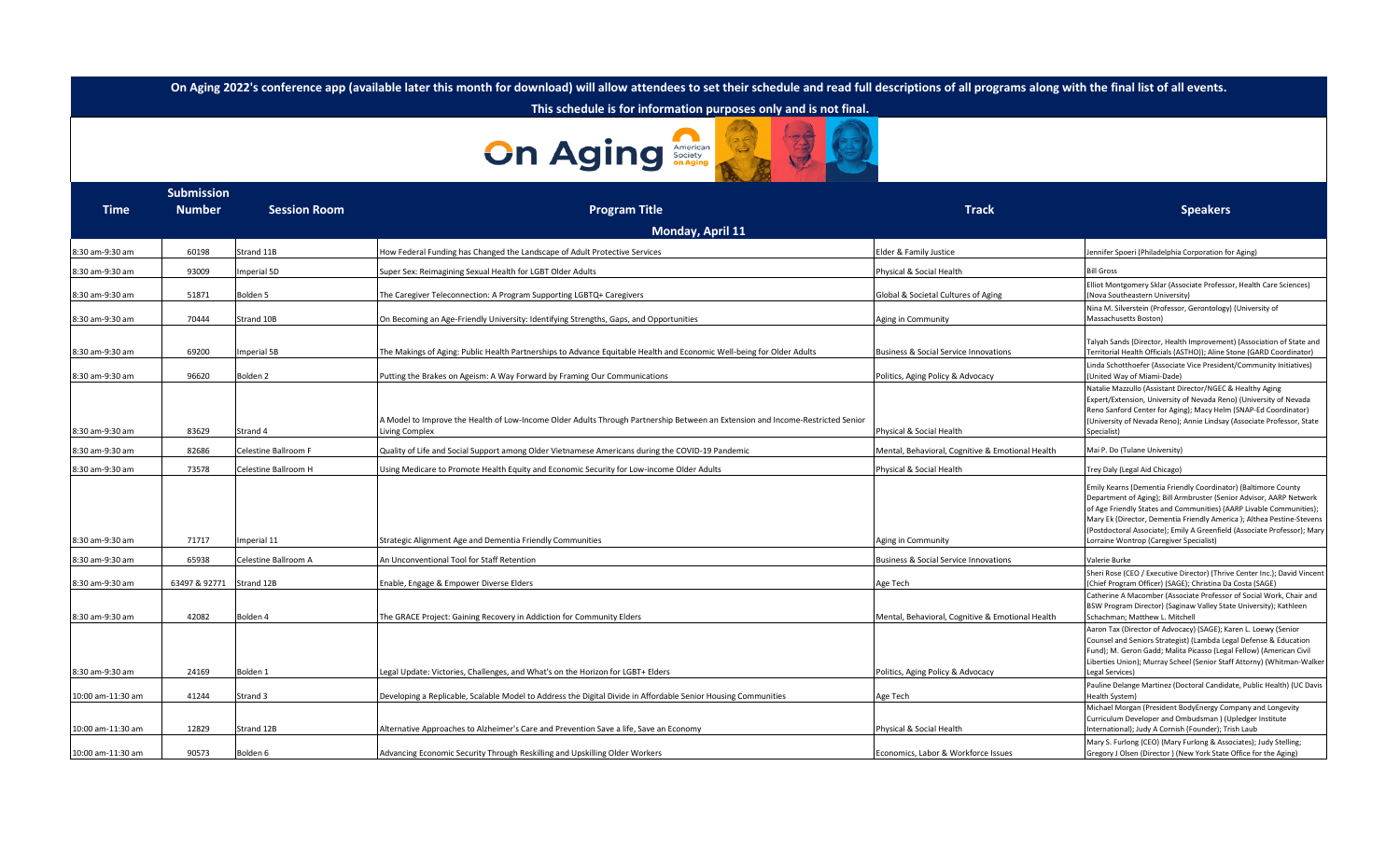| 10:00 am-11:30 am | 76685 | Strand 10B           | Aunt Samantha Wants YOU! to Advocate for LGBTQ Elders in Your Community!                                                                              | Politics, Aging Policy & Advocacy                | Aaron Tax (Director of Advocacy) (SAGE); Emma Bessire (SAGE); Daniel<br>B Stewart (Associate Director of the Aging Equality Project) (Human<br><b>Rights Campaign Foundation)</b>                                                                                                                                                                                                                         |
|-------------------|-------|----------------------|-------------------------------------------------------------------------------------------------------------------------------------------------------|--------------------------------------------------|-----------------------------------------------------------------------------------------------------------------------------------------------------------------------------------------------------------------------------------------------------------------------------------------------------------------------------------------------------------------------------------------------------------|
| 10:00 am-11:30 am | 61102 | mperial 5B           | Moving the Community Safely Through the Pandemic                                                                                                      | <b>Business &amp; Social Service Innovations</b> | Jeremy Johnson-Miller (Communications Manager) (National Aging and<br>Disability Transportation Center); Julia Castillo                                                                                                                                                                                                                                                                                   |
| 10:00 am-11:30 am | 56546 | Strand 11B           | Bringing Care into the Community: Innovations and Policies to Support Older Adults As Needs Evolve                                                    | Aging in Community                               | Robyn I Stone (Senior Vice President of Research, LeadingAge and Co-<br>Director, LeadingAge LTSS Center) (LeadingAge); Nancy Eldridge<br>(Executive Director); Anne H Montgomery (Co-Director, Program to<br>Improve Eldercare) (Altarum); Connie Benton Wolfe (President and<br>CEO) (Aging & In-Home Services of Northeast Indiana)                                                                    |
| 10:00 am-11:30 am | 55199 | Bolden 5             | Bridging Sectors to Advance Equity: Successful Strategies from AAAs and the Aging Network                                                             | Care Networks & Systems of Care                  | Traci L. Wilson (Director of Research) (USAging); Kathie Garbie; Virginia<br>Dize (Program Director & Co-Director, Natl Aging and Dis) (USAging);<br>Meredith Hanley (Director, Community Capacity Building)                                                                                                                                                                                              |
| 10:00 am-11:30 am | 50909 | Bolden 1             | How to Advocate Effectively for the Direct Care Workforce                                                                                             | Politics, Aging Policy & Advocacy                | Clare Luz (Assistant Professor, Department of Famil); Adrienne Smith<br>(Executive Director); Kezia Scales (Director of Policy Research) (PHI);<br>Heather Burkhardt (Executive Director)                                                                                                                                                                                                                 |
| 10:00 am-11:30 am | 35588 | Bolden <sub>2</sub>  | <b>Advancing Economic Security</b>                                                                                                                    | Global & Societal Cultures of Aging              | Bett Lujan Martinez (Executive Director) (The Possible Society Of<br>California)                                                                                                                                                                                                                                                                                                                          |
| 10:00 am-11:30 am | 21836 | Bolden 4             | Dementia and the Needs of Patients and Family Caregivers                                                                                              | Mental, Behavioral, Cognitive & Emotional Health | Lisa Lax (Social Worker, The Memory Program) (University of Vermont<br>Center on Aging); Joan Marie Marsh-Reed (Psychometrist) (University of<br>Vermont Medical Center); Jeanne Hutchins (Executive Director, Center<br>on Aging) (University of Vermont Center on Aging)                                                                                                                                |
| 10:00 am-11:30 am | 18629 | Celestine Ballroom A | From Practice to Change: Strengthening Strategies for Internal Diversity, Equity, and Inclusion in Aging Organizations                                | <b>Business &amp; Social Service Innovations</b> | Jean Clauny Accius (Senior Vice President, AARP Global Thought<br>Leadership) (AARP); Rani E Snyder (Vice President, Program) (The John<br>A. Hartford Foundation); Al Dominguez (Senior Director of HR) (SAGE)                                                                                                                                                                                           |
| 10:00 am-11:00 am | 10049 | Reliance Boardroom   | Economic Security Advisory Council Meeting (By Invitation Only)                                                                                       |                                                  |                                                                                                                                                                                                                                                                                                                                                                                                           |
| 11:30 am-1:00 pm  | 10057 | Strand 2             | ASA Rise Fellows Luncheon (By Invitation Only)                                                                                                        |                                                  |                                                                                                                                                                                                                                                                                                                                                                                                           |
| 1:00 pm-2:00 pm   | 73167 | mperial 5D           | Leaving No Story Untold: The Development of a Reminiscence Therapy Intervention for Persons Living with Dementia                                      | Mental, Behavioral, Cognitive & Emotional Health | Silvia Orsulic-Jeras (SHARE Program Manager) (Benjamin Rose Institute<br>on Aging); Sara Powers (Research Scientist); Farida Kassim Ejaz (Senior<br>Research Scientist II) (Benjamin Rose Institute on Aging); Ashlee Cordell<br>(Benjamin Rose Institute on Aging); Christa Wilk (Research Assistant)<br>(Benjamin Rose Institute on Aging); Jeff Sanders; Rebecca Williams<br>(Health & Wellness Coach) |
| 1:00 pm-2:00 pm   | 20131 | Strand 3             | Moving the Needle on Fall Prevention: Connecting Healthcare with the Community Using Public Health Principles                                         | Physical & Social Health                         | Ann Marie Gallo (Service Coordinator)                                                                                                                                                                                                                                                                                                                                                                     |
| 1:00 pm-2:00 pm   | 50322 | mperial 9            | Fransportation: Solutions for Independent and Supported Living                                                                                        | Physical & Social Health                         | Kris Lyon (Senior Business Development Manager) (TripSpark<br>Technologies)                                                                                                                                                                                                                                                                                                                               |
| 1:00 pm-2:00 pm   | 39206 | mperial 5B           | Disparities in Care at End of Life: A Growing Problem That Must Be Addressed Now                                                                      | Physical & Social Health                         | Kimberly Callinan; Sonja Richmond; Chandana Banerjee, MD                                                                                                                                                                                                                                                                                                                                                  |
| 1:00 pm-2:00 pm   | 92738 | Strand 11B           | Combating Calamity with a COOP: Your Agency's Guide to Emergency Planning                                                                             | Aging in Community                               | Tina Strang (RSVP Coordinator) (Vintage)                                                                                                                                                                                                                                                                                                                                                                  |
| 1:00 pm-2:00 pm   | 92512 | Strand 10B           | Housing Navigation Interventions for Adult Protective Services Clients: A Public and Community-based Nonprofit Partnership to Prevent<br>Homelessness | Elder & Family Justice                           | LISA HUNDLEY-ROBINSON; Veronica Blea                                                                                                                                                                                                                                                                                                                                                                      |
| 1:00 pm-2:00 pm   | 74130 | Bolden 1             | DC Round-Up: What Advocates Need to Know Now About Federal Aging Policy                                                                               | Politics, Aging Policy & Advocacy                | Howard Bedlin (Vice President, Public Policy and Advocacy) (National<br>Council on Aging); David A. Lipschutz (Policy Attorney); Aaron Tax<br>(Director of Advocacy) (SAGE)                                                                                                                                                                                                                               |
| 1:00 pm-2:00 pm   | 72406 | Bolden 2             | Four Learnings from Telling Life Stories in Palliative Care                                                                                           | <b>Business &amp; Social Service Innovations</b> | Jay Newton-Small (Co-founder and CEO) (MemoryWell); Don Quinn                                                                                                                                                                                                                                                                                                                                             |
| 1:00 pm-2:00 pm   | 64573 | Bolden 5             | Ensuring Seniors' Independence in the Community Through Comprehensive Culturally and Linguistically Attuned Services                                  | Care Networks & Systems of Care                  | Clayton Fitch (Managing Director) (Penn Asian Senior Services)                                                                                                                                                                                                                                                                                                                                            |
| 1:00 pm-2:00 pm   | 47813 | Bolden 6             | Age-Inclusive Management Strategies: Adopting New Policies for an Age-Friendly Workplace                                                              | Economics, Labor & Workforce Issues              | Brian P Kaskie (Professor, Dept of Health Management and Policy)<br>(University of Iowa Center on Aging); Catherine Collinson (CEO &<br>President) (Transamerica Institute)                                                                                                                                                                                                                               |
| 1:00 pm-2:00 pm   | 45878 | Celestine Ballroom F | New Pathways: Age Friendly Universities                                                                                                               | Lifelong Learning, Engagement, and Society       | Farah Baig (University of Minnesota)                                                                                                                                                                                                                                                                                                                                                                      |
| 1:00 pm-2:00 pm   | 28990 | Celestine Ballroom H | The Community Health Worker Role in Addressing Vaccine Hesitancy Among Older Adults.                                                                  | Physical & Social Health                         | Shannon Patrick (Program Director) (MHP Salud)                                                                                                                                                                                                                                                                                                                                                            |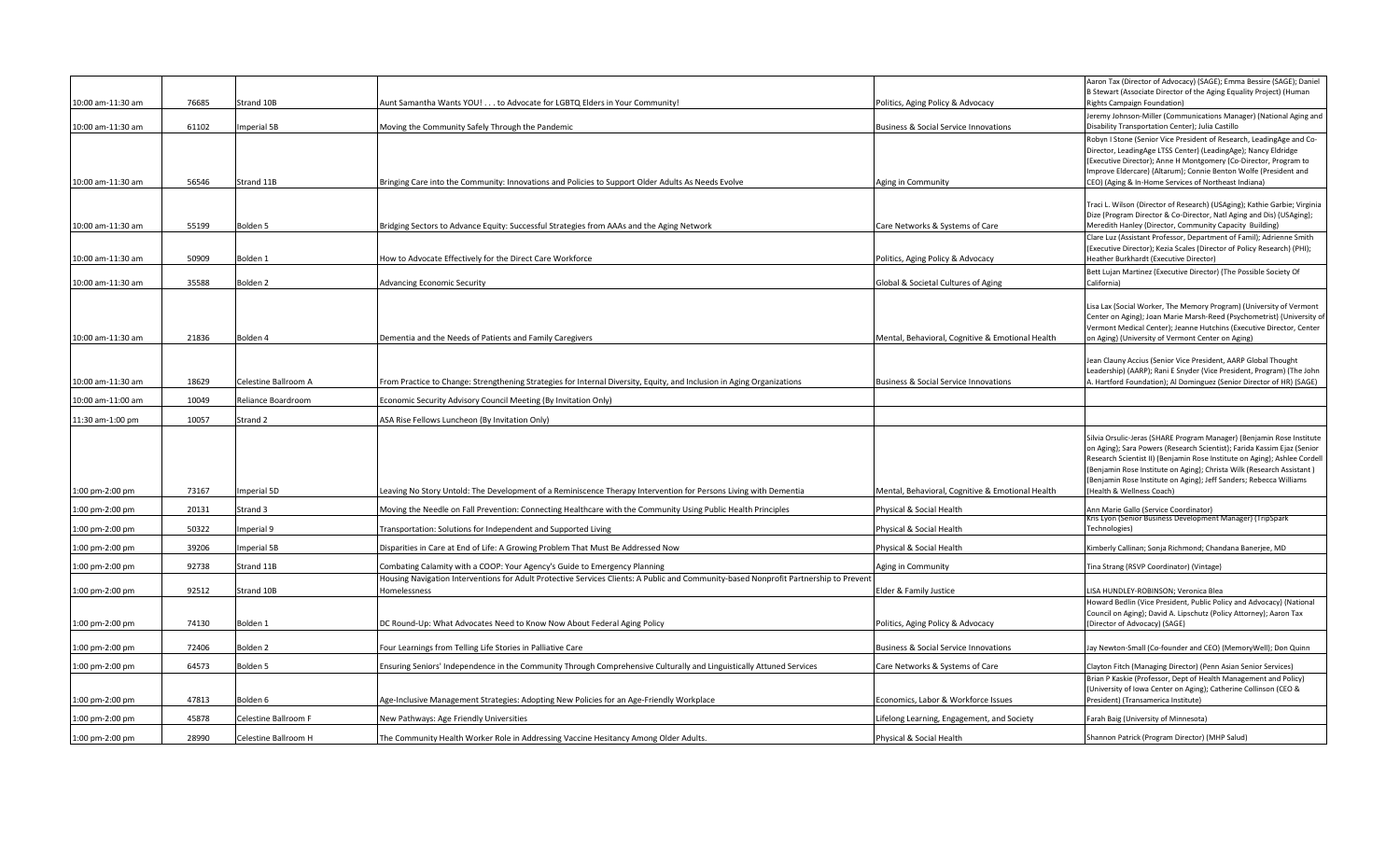| 1:00 pm-2:00 pm | 28086         | Celestine Ballroom A | Data Driven Planning & Decision Making                                                                                                          | Business & Social Service Innovations            | Silvia Valdivia (Human Services Administrator II) (Los Angeles County<br>Department of Workforce Development, Aging and Community<br>Services); Collette M Adamsen (Director, National Resource Center on<br>Native American and Research Assistant Professor) (The University of<br>North Dakota - School of Medicine & Health Sciences); David Moxley<br>Professor and Director of Social Work) (National Resource Center for<br>American Indian, Alaska Native and Native Hawaiian Elders); Miguel<br>Robleto (Los Angeles County Workforce Development, Aging and<br>Community Services) |
|-----------------|---------------|----------------------|-------------------------------------------------------------------------------------------------------------------------------------------------|--------------------------------------------------|----------------------------------------------------------------------------------------------------------------------------------------------------------------------------------------------------------------------------------------------------------------------------------------------------------------------------------------------------------------------------------------------------------------------------------------------------------------------------------------------------------------------------------------------------------------------------------------------|
| 1:00 pm-2:00 pm | 20468         | Bolden 4             | What Are We Afraid Of? Conquering Stigma in the Expression of Sexuality for Those Diagnosed with Dementia                                       | Mental, Behavioral, Cognitive & Emotional Health | Natalee Oliver                                                                                                                                                                                                                                                                                                                                                                                                                                                                                                                                                                               |
| 1:00 pm-2:00 pm | 41186         | mpire 9              | Ageist or AgeSmart?: Customizable Tools for Addressing Age Bias in Any Organization                                                             | Business & Social Service Innovations            | Suzanne R Kunkel (Executive Director) (Scripps Gerontology Center at<br>Miami University)                                                                                                                                                                                                                                                                                                                                                                                                                                                                                                    |
| 1:00 pm-3:30 pm | 59287         | Strand 13AB          | Mitigating the Impact of Unforeseen Crises                                                                                                      | Economics, Labor & Workforce Issues              | Ingrid Collins (Associate State Director for Community Engagement)<br>(AARP Florida); Christopher Majocha (Preseident   CEO); SamÃ- Haiman-<br>Marrero (President   CEO)                                                                                                                                                                                                                                                                                                                                                                                                                     |
| 1:00 pm-2:00 pm | 99844         | Celestine Ballroom E | Lightning Round: Justice & Equity                                                                                                               | Elder & Family Justice                           | Diana Miller (Seniors' Agenda Project Manager) (Santa Clara County<br>Department of Aging and Adult Services); Ryan Kawamoto; Sophie<br>Horiuchi-Forrester (San Jose Regional Manager) (AARP California);<br>NhuNgoc Pham; Mai P. Do (Tulane University); Bernadette Andrews<br>(Human Services Administrator I) (Los Angeles County Department of<br>Workforce Development, Aging and Community Services); Carlos Perez;<br>Richard Franco; Sonia Sehgal; Lesley Steinman (Research Scientist)<br>University of Washington Health Promotion Research Center)                                |
|                 |               |                      |                                                                                                                                                 |                                                  | Katy Allen (Director, Finger Lakes Caregiver Institute) (Lifespan of<br>Greater Rochester, Inc.); Jessie Gyr (Respite Coordinator) (Lifespan of<br>Greater Rochester, Inc.); Lucija Barylak (Consultant) (WellMed<br>Charitable Foundation); Christina Smith (Manager, Caregiver SOS<br>program) (WellMed Charitable Foundation); Carol Zernial (Executive<br>Director) (WellMed Charitable Foundation); Deborah Billa (Grants                                                                                                                                                               |
| 1:00 pm-2:00 pm | 31205         | Imperial 11          | Building Caregiver Support Services from Soup to Nuts                                                                                           | Care Networks & Systems of Care                  | Manager) (WellMed Charitable Foundation)<br>Carmel Rabin (Project Manager) (The Jewish Federations of North                                                                                                                                                                                                                                                                                                                                                                                                                                                                                  |
| 2:30 pm-3:30 pm | 78313         | Celestine Ballroom F | Person-Centered, Trauma-Informed Program Evaluation: Ensuring the Safety, Inclusion and Empowerment of Older Adults with a<br>History of Trauma | Mental, Behavioral, Cognitive & Emotional Health | America); Barbara J Bedney (Director) (The Jewish Federations of North<br>America)                                                                                                                                                                                                                                                                                                                                                                                                                                                                                                           |
| 2:30 pm-3:30 pm | 86442         | Strand 10B           | Reaching Critical Mass: Understanding and Responding to the Needs of Parkinson's Caregivers                                                     | Mental, Behavioral, Cognitive & Emotional Health | Anissa Mitchell (VP, Programs) (Parkinson & Movement Disorder<br>Alliance)                                                                                                                                                                                                                                                                                                                                                                                                                                                                                                                   |
| 2:30 pm-3:30 pm | 56138         | <b>Imperial 5B</b>   | Hand in Hand: Collaborations between Social Work and CHWs in Addressing Older Adults' Social Needs                                              | Care Networks & Systems of Care                  | Bonnie Ewald (Associate Director) (Rush University Medical Center);<br>Dana Franceschini (Transitional Care Supervisor) (Aging Care<br>Connections)                                                                                                                                                                                                                                                                                                                                                                                                                                          |
| 2:30 pm-3:30 pm | 29444         | mperial 9            | Engaging Hard to Reach Populations Through Partnerships with Multicultural and Religious Organizations                                          | Aging in Community                               | Sue Lachenmayr (Maryland Living Well State Program Coordinator)<br>(MAC, Inc., Area Agency on Aging)                                                                                                                                                                                                                                                                                                                                                                                                                                                                                         |
| 2:30 pm-3:30 pm | 80810         | Bolden 4             | The Habits of Loneliness: Measuring Success, Finding Solutions                                                                                  | Physical & Social Health                         | Adam D. Greene (CEO) (Klaatch)                                                                                                                                                                                                                                                                                                                                                                                                                                                                                                                                                               |
| 2:30 pm-3:30 pm | 69770 & 98658 | Bolden 6             | <b>Jnderstanding &amp; Supporting Working Family Caregivers</b>                                                                                 | Economics, Labor & Workforce Issues              | Debbie Howard (Co-Founder) (Aging Matters International); Jonathan S<br>Brody (Chief Vitality Officer) (The Vital People); Gregory J Olsen<br>(Director) (New York State Office for the Aging)                                                                                                                                                                                                                                                                                                                                                                                               |
|                 |               |                      |                                                                                                                                                 |                                                  | Richard Browdie (Western Reserve Area Agency on Aging (WRAAA));<br>Brian M Duke (System Director, Senior Services) (Main Line Health); E.<br>Douglas Beach (CEO) (Western Reserve Area Agency on Aging                                                                                                                                                                                                                                                                                                                                                                                       |
| 2:30 pm-3:30 pm | 68261         | Strand 4             | State Units on Aging: It's Not Always Easy in the Middle                                                                                        | Politics, Aging Policy & Advocacy                | (WRAAA))                                                                                                                                                                                                                                                                                                                                                                                                                                                                                                                                                                                     |
| 2:30 pm-3:30 pm | 64169         | Bolden <sub>2</sub>  | Creating Culturally Responsive and Inclusive Care Communities                                                                                   | Global & Societal Cultures of Aging              | Sheria G Robinson-Lane (Assistant Professor); Staja Booker; Patricia<br>Tillman-Meakins (Clinical Instructor) (University of Michigan School of<br>Nursing); Rushika Patel                                                                                                                                                                                                                                                                                                                                                                                                                   |
| 2:30 pm-3:30 pm | 64160         | Celestine Ballroom H | How Intergenerational Programs Foster Physical and Mental Well-being in Older Adults                                                            | Physical & Social Health                         | rent Stamp (CEO) (The Eisner Foundation); Teresa Seeman (University<br>of California at Los Angeles)                                                                                                                                                                                                                                                                                                                                                                                                                                                                                         |
| 2:30 pm-3:30 pm | 55397 & 86173 | Strand 12B           | Empowering Communities Through Technology and a Case for a National eVolunteer Network                                                          | <b>Business &amp; Social Service Innovations</b> | loel Ackerman (President) (CommunO2); Dona J. Wishart (Executive<br>Director) (Otsego County Commission on Aging (OCCOA)); Maureen<br>Glaser; Billy Snider                                                                                                                                                                                                                                                                                                                                                                                                                                   |
| 2:30 pm-3:30 pm | 53531         | Bolden 1             | The Economic Impact of State Paid Family Leave and Medical Acts on Working Families with Old Adults                                             | Politics, Aging Policy & Advocacy                | Ngoc Dao (Postdoc Fellow) (University of Wisconsin-Madison)                                                                                                                                                                                                                                                                                                                                                                                                                                                                                                                                  |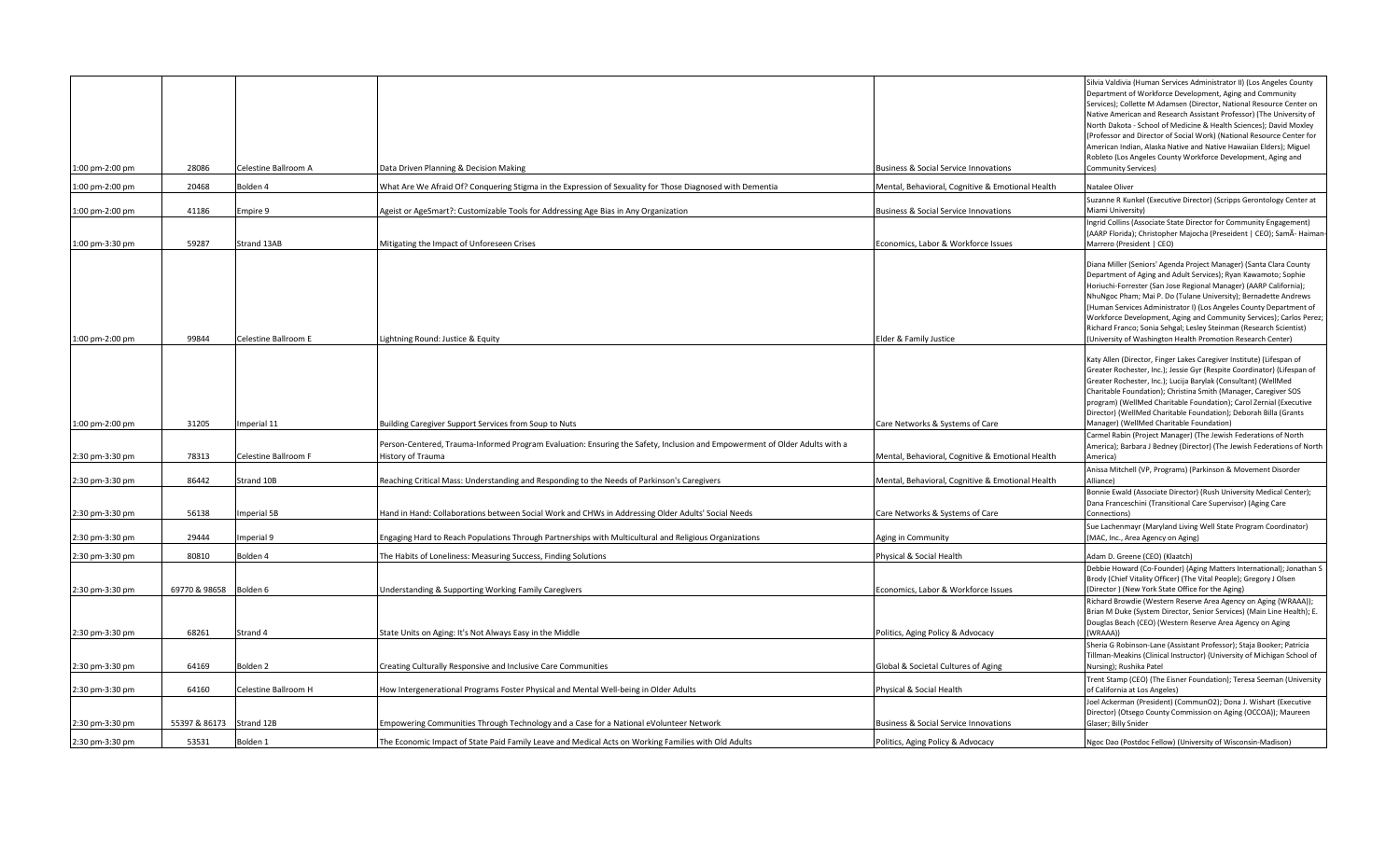| 2:30 pm-3:30 pm                    | 33222 & 66749 Bolden 5   |                                            | Senior Centers: A Link to Economic Security and Community                                                                                                                                                                                    | Care Networks & Systems of Care                           | Shaunise Spivey (Chief Operating Officer) (Philadelphia Corporation for<br>Aging); Louis Colbert (Retired); Megan McCoy (Director of Grant<br>Research and Development) (Center in the Park); David Griffith<br>(Director of Programs and Outreach) (LGBT Elder Initiative); Renee<br>Cunningham-Ginchereau (Executive Director) (Center in the Park);<br>Keyerra Charles (Director of Health Promotion) (Center in the Park)<br>Sadiya Abjani (Director of Learning and Equity) (SAGE); Joanna Rivera<br>(SAGE); Keyerra Charles (Director of Health Promotion) (Center in the<br>Park); Megan McCoy (Director of Grant Research and Development) |
|------------------------------------|--------------------------|--------------------------------------------|----------------------------------------------------------------------------------------------------------------------------------------------------------------------------------------------------------------------------------------------|-----------------------------------------------------------|----------------------------------------------------------------------------------------------------------------------------------------------------------------------------------------------------------------------------------------------------------------------------------------------------------------------------------------------------------------------------------------------------------------------------------------------------------------------------------------------------------------------------------------------------------------------------------------------------------------------------------------------------|
| 2:30 pm-3:30 pm<br>2:30 pm-3:30 pm | 16351 & 77728 Strand 11B | 11510 & 13529 Celestine Ballroom E         | Supporting & Honoring LGBT+ Older Adults<br>Lightning Round: Ageism & Culture                                                                                                                                                                | Aging in Community<br>Global & Societal Cultures of Aging | (Center in the Park)<br>Sara Hart (Prime Spark); Cherrie Park (The Ohio State University); Ha<br>Neul Kim; Jay LaBine; Alice F Bonner (Senior Advisor for Aging); Susan<br>Ostrowski (Reading2Connect® Co-Creator/President)<br>(Reading2Connect®); Deana Williams (Indiana University<br>Bloomington); Ronald W Berkowsky (Assistant Professor) (California<br>State University Channel Islands); Dana Griffin (Co-Founder and CEO)                                                                                                                                                                                                               |
| 2:30 pm-3:30 pm                    | 10045                    | Celestine Ballroom B                       | Innovation & Social Impact Advisory Council Meeting (By Invitation Only)                                                                                                                                                                     |                                                           |                                                                                                                                                                                                                                                                                                                                                                                                                                                                                                                                                                                                                                                    |
| 2:30 pm-3:00 pm                    | 46116                    | Imperial 5D                                | Aging Services and Accessibility: Moving Beyond Ramps and Grab Bars                                                                                                                                                                          |                                                           | Jed D Johnson (Managing Director - Aging Services) (CARF<br>International); Tish Rudnicki (Executive Director) (North Shore Senior<br>Center); Merle D Griff (Founder and CEO) (SarahCare Senior Care<br>Solutions)                                                                                                                                                                                                                                                                                                                                                                                                                                |
| 4:00-5:30 pm                       | 10001                    | Empire Ballroom B-D                        | Welcome to On Aging 2022 Keynote: The Illusion of Economic Security Sponsored by AARP Foundation                                                                                                                                             |                                                           | Raymond Jetson (President and CEO) (MetroMorphosis)                                                                                                                                                                                                                                                                                                                                                                                                                                                                                                                                                                                                |
|                                    |                          | On Aging Resource Center & Exhibit         |                                                                                                                                                                                                                                              |                                                           |                                                                                                                                                                                                                                                                                                                                                                                                                                                                                                                                                                                                                                                    |
| 6:00 pm-7:30 pm                    | 10012                    | Hall                                       | On Aging Resource Center & Exhibit Hall Opening Reception                                                                                                                                                                                    |                                                           |                                                                                                                                                                                                                                                                                                                                                                                                                                                                                                                                                                                                                                                    |
| 7:00 pm-8:30 pm                    | 10037                    | Empire Ballroom A                          | On Aging 2022 Leadership Reception (By Invitation Only)                                                                                                                                                                                      |                                                           |                                                                                                                                                                                                                                                                                                                                                                                                                                                                                                                                                                                                                                                    |
|                                    |                          |                                            | <b>TUESDAY, APRIL 12</b>                                                                                                                                                                                                                     |                                                           |                                                                                                                                                                                                                                                                                                                                                                                                                                                                                                                                                                                                                                                    |
| 7:30-8:00 am                       | 10056                    | Coffee and Conversations                   | New Members & Buddies Networking Breakfast                                                                                                                                                                                                   |                                                           |                                                                                                                                                                                                                                                                                                                                                                                                                                                                                                                                                                                                                                                    |
| 7:30-8:30 am                       | 10015                    | Tivity Health & Wellness Stage             |                                                                                                                                                                                                                                              |                                                           |                                                                                                                                                                                                                                                                                                                                                                                                                                                                                                                                                                                                                                                    |
| 8:00 am-9:00 am                    | 10025                    | On Aging Resource Center & Exhibit<br>Hall | Morning Workout Session with Silver Sneakers<br>Network and Nosh                                                                                                                                                                             |                                                           |                                                                                                                                                                                                                                                                                                                                                                                                                                                                                                                                                                                                                                                    |
|                                    |                          | On Aging Resource Center & Exhibit         |                                                                                                                                                                                                                                              |                                                           |                                                                                                                                                                                                                                                                                                                                                                                                                                                                                                                                                                                                                                                    |
| 8:00-9:00 am                       |                          | Hall                                       | Poster Sessions as Listed Below                                                                                                                                                                                                              |                                                           |                                                                                                                                                                                                                                                                                                                                                                                                                                                                                                                                                                                                                                                    |
|                                    | 10024                    |                                            | Voluntary Stopping Eating and Drinking (VSED): A Way to Speed Up Dying                                                                                                                                                                       | Physical & Social Health                                  | Kimberly Callinan (President and Chief Executive Officer) (Compassion &<br>Choices)                                                                                                                                                                                                                                                                                                                                                                                                                                                                                                                                                                |
|                                    | 95641                    |                                            | Two Is Better than One; Three Is Better than Two: Bundling Evidence-Based Programs and IT Technology to Reduce Social Isolation                                                                                                              | Age Tech                                                  | Sue Lachenmayr (Maryland Living Well State Program Coordinator)<br>(MAC, Inc., Area Agency on Aging); Leigh Ann Eagle (Executive Director,<br>Maryland Living Well Center of Excellence) (MAC, Inc., Area Agency on<br>Aging)                                                                                                                                                                                                                                                                                                                                                                                                                      |
|                                    |                          |                                            |                                                                                                                                                                                                                                              |                                                           | Robyn Earley (CareLink, Inc.); Sandra L Fournier (Chief Program Officer);                                                                                                                                                                                                                                                                                                                                                                                                                                                                                                                                                                          |
|                                    | 95514                    |                                            | Saving Money by Investing in Your Health                                                                                                                                                                                                     | Physical & Social Health                                  | Sandra Maliangos (Physical Therapist)<br>Christa Wilk (Research Assistant) (Benjamin Rose Institute on Aging);                                                                                                                                                                                                                                                                                                                                                                                                                                                                                                                                     |
|                                    | 93298                    |                                            | Expanding Dementia-Capable Communities in Urban and Rural Areas of Ohio                                                                                                                                                                      | Aging in Community                                        | Jennifer Cardellini (Director for Consumer Information) (Benjamin Rose<br>Institute on Aging)                                                                                                                                                                                                                                                                                                                                                                                                                                                                                                                                                      |
|                                    | 91687                    |                                            | Good Fiscal Numbers + Effective Older Adult Programs = Sustainable Agencies                                                                                                                                                                  | Economics, Labor & Workforce Issues                       | Harriet Blank (Director Geriatric Services) (OHEL Children's Home &<br>Family Services); Howard Lorch                                                                                                                                                                                                                                                                                                                                                                                                                                                                                                                                              |
|                                    |                          |                                            |                                                                                                                                                                                                                                              |                                                           |                                                                                                                                                                                                                                                                                                                                                                                                                                                                                                                                                                                                                                                    |
|                                    | 91248                    |                                            | Summer Experience in Aging Internship Program (SEA): Partnering to Educate Students on the Aging Field<br>Establishing a"Student at PACE" Project to Provide Health Profession Students Experiential Exposure to Older Adult Populations and | Economics, Labor & Workforce Issues                       | Jordan Hebron (Community Social Worker) (Civic Works)                                                                                                                                                                                                                                                                                                                                                                                                                                                                                                                                                                                              |
|                                    | 90755                    |                                            | Geriatric Care                                                                                                                                                                                                                               | Lifelong Learning, Engagement, and Society                | Anh Minh Pham                                                                                                                                                                                                                                                                                                                                                                                                                                                                                                                                                                                                                                      |
|                                    | 90290                    |                                            | Poor Hearing and Vision Is Associated with Increased Fall Risk for Rural Older Adults                                                                                                                                                        | Physical & Social Health                                  | Maliha Berner (Central Michigan University College of Medicine);<br>Jyotsna Pandey                                                                                                                                                                                                                                                                                                                                                                                                                                                                                                                                                                 |
|                                    | 88796                    |                                            | Great Plates Delivered: A Model for Launching Emergency Programs                                                                                                                                                                             | Aging in Community                                        | Miguel Robleto (Los Angeles County Workforce Development, Aging<br>and Community Services)                                                                                                                                                                                                                                                                                                                                                                                                                                                                                                                                                         |
|                                    | 88220                    |                                            | Yoga for Elder Fall Prevention: Pilot Study of a 10-Week Program for Older Adults in the Salt River Pimaâ€"Maricopa Indian Community Physical & Social Health                                                                                |                                                           | Monte Yazzie (Injury Prevention Coordinator) (Salt River Pima-Maricopa<br>Indian Community)                                                                                                                                                                                                                                                                                                                                                                                                                                                                                                                                                        |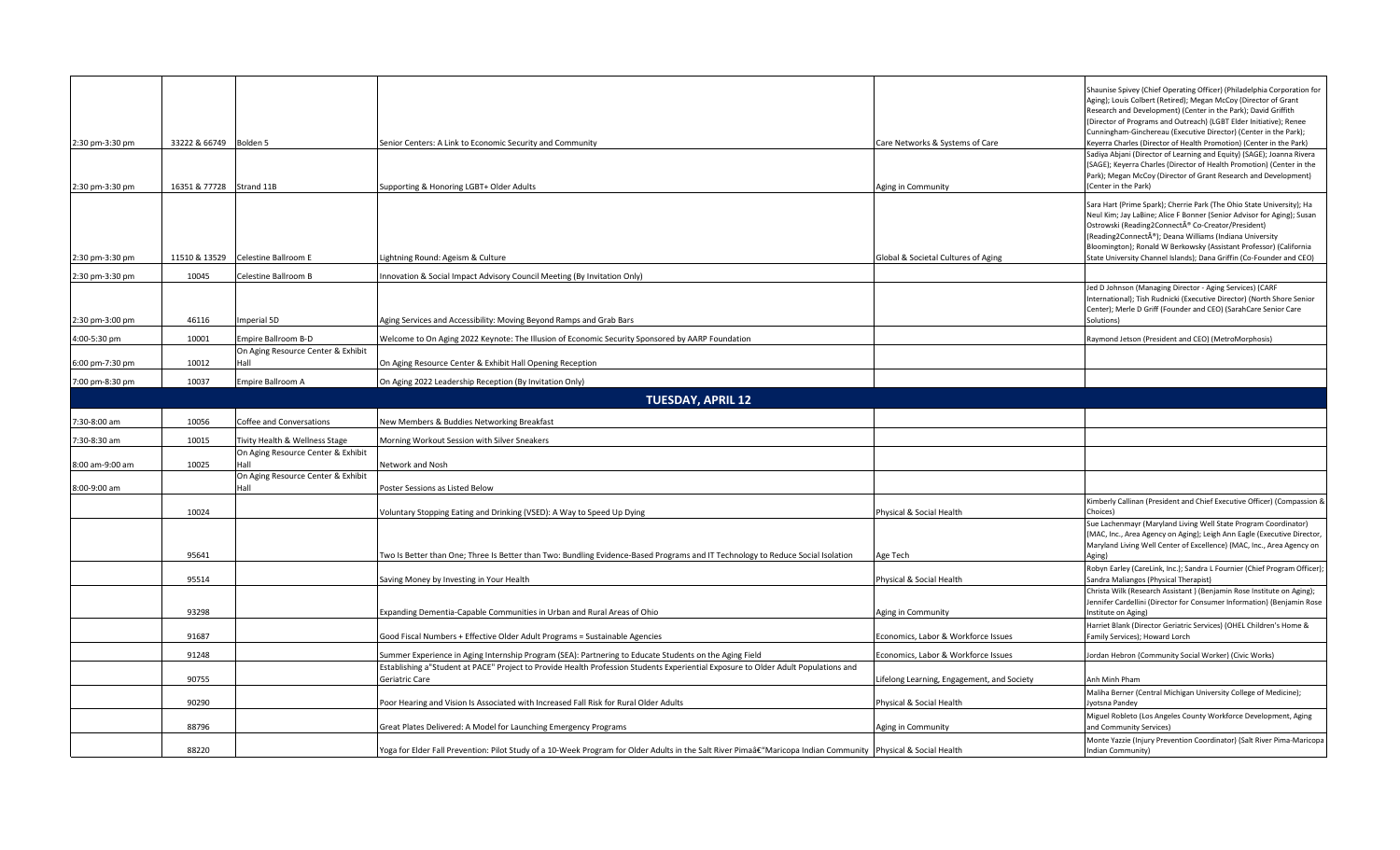| 86044 | Reset Your Knowledge on Relieving Your Pain: A Nurse-led Opioid Education Study on Pain Medication Safety                                | Physical & Social Health                         | Keyerra Charles (Director of Health Promotion) (Center in the Park);<br>Megan McCoy (Director of Grant Research and Development) (Center in<br>the Park) |
|-------|------------------------------------------------------------------------------------------------------------------------------------------|--------------------------------------------------|----------------------------------------------------------------------------------------------------------------------------------------------------------|
|       |                                                                                                                                          |                                                  |                                                                                                                                                          |
| 85305 | REACH-Resources, Education, Activities, Community and Health                                                                             | Age Tech                                         | isa LaBonte (Director) (New Opportunities, Inc.)<br>Jessica Fredericksen (Brain Health Program Manager) (Goodwin House                                   |
| 82388 | StrongerMemory: A Movement for Better Brain Health                                                                                       | Lifelong Learning, Engagement, and Society       | Incorporated); kendall barrett (George Mason University)                                                                                                 |
| 81437 | What the Afternoon Knows: Exploring Aging as a Spiritual Practice                                                                        | Religion, Spirituality & Meaning                 | M. Kent Mayfield (Saint John's On The Lake)                                                                                                              |
| 80214 | North Dakota Senior Medicare Patrol (SMP) Develops App to Alert Medicare Beneficiaries to Scams and Provide Quick Access to<br>Resources | Age Tech                                         | Linda Madsen (Project Director) (Minot State University); Brenda<br>Munson (Research Associate) (Minot State University)                                 |
| 79384 |                                                                                                                                          |                                                  |                                                                                                                                                          |
|       | Healthcare Workers Behavior and Ageism, a Review                                                                                         | Global & Societal Cultures of Aging              | Jane C Enemuoh-King (Homecare Assistance)                                                                                                                |
| 79283 | Social Connection and Engagement Opportunities for People Living with Dementia                                                           | Aging in Community                               | Meredith Hanley (Director, Community Capacity Building)                                                                                                  |
| 77423 | Using the MoCA Test for Cognitive Impairment Screening Among Older Vietnamese Americans in the Community                                 | Global & Societal Cultures of Aging              | Mai P. Do (Tulane University)<br>Christopher R Salem (CEO - Executive Coach ) (Empowered Fathers in                                                      |
| 76804 | <b>Accelerate Your Mental Toughness</b>                                                                                                  | Physical & Social Health                         | Action, Inc.)                                                                                                                                            |
| 74603 | Happy Together: An Intergenerational Chorus Experience                                                                                   | Aging in Community                               | Jodi Melius (RN Study Coordinator) (Mayo Clinic)                                                                                                         |
| 66467 | Design and Validation of a Social Robot for Alzheimer's Disease                                                                          | Age Tech                                         | Kimberly M Mitchell (Assistant Professor) (University of Tennessee)                                                                                      |
| 66191 | Sharing Our Stories: How Micro-Memoirs of our Community Became a Movement                                                                | Lifelong Learning, Engagement, and Society       | <b>Sharon Meyers</b>                                                                                                                                     |
|       |                                                                                                                                          |                                                  | Anthony Leoni (Community Services Analyst) (Los Angeles County                                                                                           |
| 65801 | COVID-19, the Cause of Reimagining Family Caregiver Support Programs                                                                     | <b>Business &amp; Social Service Innovations</b> | Department of Workforce Development, Aging and Community<br>Services)                                                                                    |
|       |                                                                                                                                          |                                                  | Angela Miyamoto (Planner) (Seattle King County Aging and Disability<br>Services); Allison Boll (Planner) (Seattle King County Aging and Disability       |
| 61924 | Changing the Way You Fund: One Agency's Collaborative Funding Pilot                                                                      | <b>Business &amp; Social Service Innovations</b> | Services)                                                                                                                                                |
| 61161 | How Cedarhurst's Marketing Team Uses Technology to Improve Census and Drive Family Satisfaction                                          | Age Tech                                         | Josh Studzinski (Vice President of Marketing) (Caremerge)                                                                                                |
| 58960 | Understanding the Unique Intersections Between the Fields of Gerontology and Hospitality: A Scoping Review                               | Economics, Labor & Workforce Issues              | Autumn Elizabeth Decker (Washington State University)                                                                                                    |
| 57782 | The Impact of a Volunteer Intervention Program Among the Latinx Older Adult Community                                                    | Lifelong Learning, Engagement, and Society       | Joanna Fitzgibbons (Graduate Student, University of Miami)                                                                                               |
| 54721 | Real World Relevance: Students Explore the Age-Friendliness of Their Hometowns                                                           | Aging in Community                               | Meredith H Pitt (Program Director) (University of Findlay)                                                                                               |
| 53858 | Democratizing Music as Medicine                                                                                                          | Age Tech                                         | Andrew Tubman (Co-Founder and Chief of Therapeutics) (Musical<br>Health Technologies / SingFit)                                                          |
| 50062 | Using Catastrophic Insurance Coverage to Protect Long-Term Care Needs                                                                    | Politics, Aging Policy & Advocacy                | Joanne Lynn; Ruth E Katz ('Senior Vice President for Policy)<br>(LeadingAge)                                                                             |
|       |                                                                                                                                          |                                                  | Lesley Steinman (Research Scientist) (University of Washington Health                                                                                    |
| 49979 | Learning from Crisis: How Are Evidence-based Health Promotion Programs Working to Promote Older Adult Health Equity?                     | Physical & Social Health                         | Promotion Research Center); Kate Lorig (Partner) (Self-Management<br>Resource Center)                                                                    |
|       |                                                                                                                                          |                                                  | Barbara Metzger (Consumer Economics Specialist) (University Of<br>Tennessee); Ann A Berry (Professor & Consumer Economics Specialist)                    |
| 49501 | EGO (Everybody Gets Older) Educational Program                                                                                           | Economics, Labor & Workforce Issues              | (University Of Tennessee)                                                                                                                                |
| 48994 | Enabling the Providers of Seniors' Quality of Life with Innovative Transportation Access                                                 | <b>Business &amp; Social Service Innovations</b> | Robert Carr (Founder); Anne Carr                                                                                                                         |
| 43769 | Palliative Care: Isn't that Just Another Name for Hospice?                                                                               | Physical & Social Health                         | Catherine P Emmett                                                                                                                                       |
|       |                                                                                                                                          |                                                  | Valerie Smith (Social Services Program Manager, Dept. of Aging &)<br>(Santa Clara County Department of Aging and Adult Services); Martha                 |
|       |                                                                                                                                          |                                                  | Jaquez (Program Manager) (Santa Clara County Department of Aging                                                                                         |
| 42563 | Honoring the Whole Family: Examining the Impact of the DAWN Method on Dementia Caregivers                                                | Aging in Community                               | and Adult Services); Matthew A Breaux (Social Work Supervisor, Dept.<br>of Aging Adult Prote)                                                            |
|       |                                                                                                                                          |                                                  | Rosemary Kennedy (Chief Health Informatics Officer) (Connect America                                                                                     |
| 41165 | Social Isolation: Seniors Unmet Needs and Preferences Around Digital Solutions                                                           | Age Tech                                         | LC)                                                                                                                                                      |
|       |                                                                                                                                          |                                                  | Claire Irwin (Age Well Live Well Coordinator) (Texas Health and Human                                                                                    |
| 38545 | One Size Does Not Fit All: Creating Connection Resources for a Diverse State                                                             | Lifelong Learning, Engagement, and Society       | Services Commission); Holly Riley (Director, Office of Aging Services<br>Coordination) (Texas Health and Human Services Commission)                      |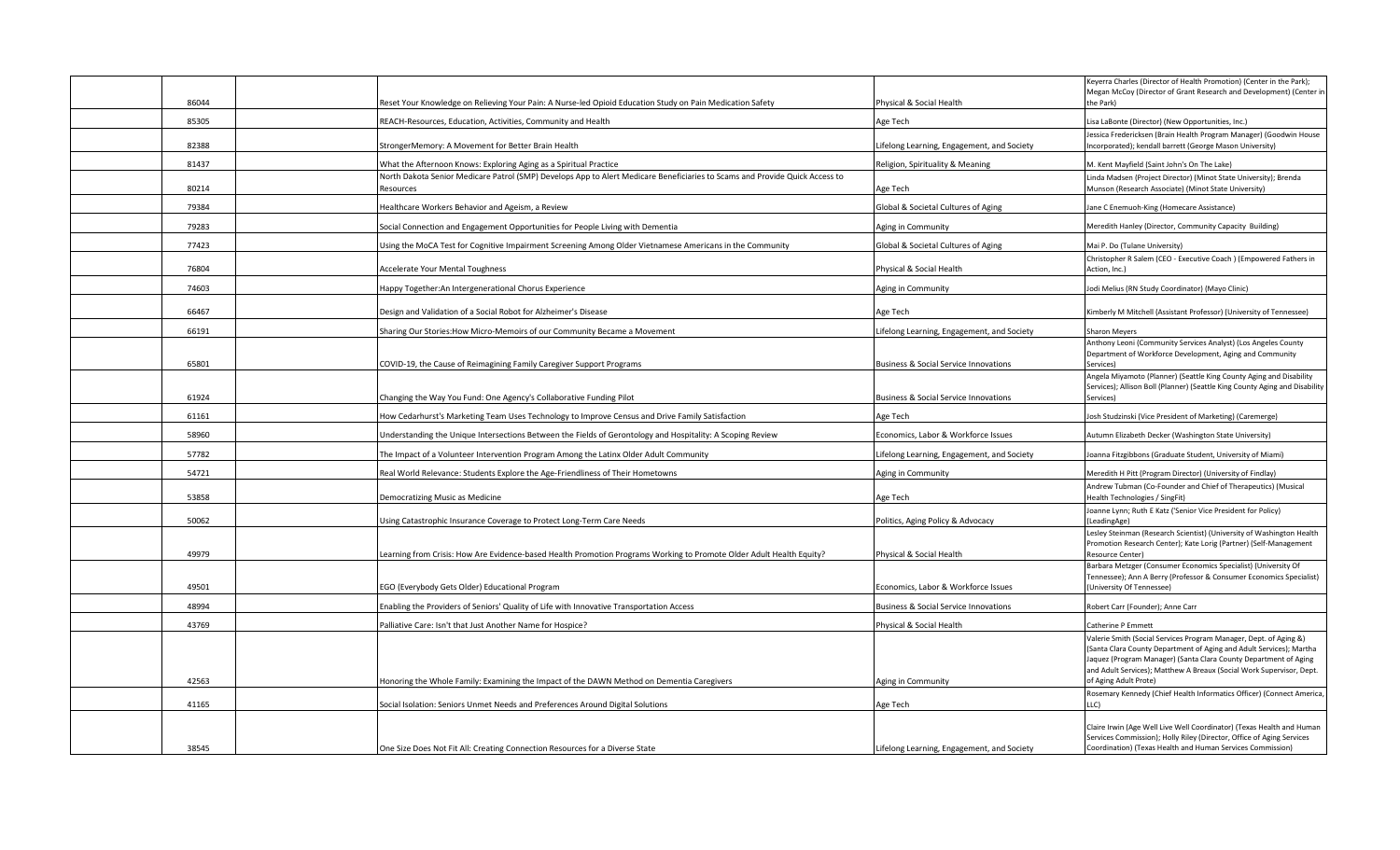|                   |                |                      | The Students at PACE: Manual: A Guide to Establishing Partnership Between Health Professions Students and Community-Based                                                         |                                                                                          |                                                                                                                                                                                                                                                                          |
|-------------------|----------------|----------------------|-----------------------------------------------------------------------------------------------------------------------------------------------------------------------------------|------------------------------------------------------------------------------------------|--------------------------------------------------------------------------------------------------------------------------------------------------------------------------------------------------------------------------------------------------------------------------|
|                   | 38307          |                      | Geriatric Care Networks                                                                                                                                                           | ifelong Learning, Engagement, and Society.                                               | oshua Atherton; Zain Waheed                                                                                                                                                                                                                                              |
|                   | 34172          |                      | Addressing Social Isolation and Loneliness in Elder LGBTQ+ Individuals: The Development of a Technology Access and Education<br>Program at Howard Brown Health                    | ifelong Learning, Engagement, and Society.                                               | Kelly Rice (Program Manager, Aging Services) (Howard Brown Health<br>Center); Brenna Grace Barry                                                                                                                                                                         |
|                   | 33779          |                      | Making Decent Work and Pensions a Reality for Older People in Uganda to Claim their Rights, Challenge Discrimination, and Lead<br>Dignified Lives                                 | Economics, Labor & Workforce Issues                                                      | Joseph Nyende                                                                                                                                                                                                                                                            |
|                   | 32689          |                      | Education and Consultation Needs of Social Workers in Practice with Rural Older Adults                                                                                            | Economics, Labor & Workforce Issues                                                      | oan L. Ilardo (Director of Research Initiatives) (Michigan State<br>University-College of Human Medicine); Angela M Zell (Project<br>Coordinator, Office of Research) (Michigan State University-College of<br>Human Medicine)                                           |
|                   | 30099          |                      | It's Time to Talk About Health Care Costs                                                                                                                                         | Economics, Labor & Workforce Issues                                                      | Ann A Berry (Professor & Consumer Economics Specialist) (University Of<br>Tennessee); Barbara Metzger (Consumer Economics Specialist)<br>(University Of Tennessee); Christopher T Sneed (Assistant Professor)                                                            |
|                   | 29809          |                      | The First Two Weeks: How Communication Can Bridge the Gap During the Long-Term Care Transition                                                                                    | Age Tech                                                                                 | Katherine Wells (CEO) (Serenity Engage)                                                                                                                                                                                                                                  |
|                   | 27120          |                      | Payday Loans: Bad News for Older Adults                                                                                                                                           | Economics, Labor & Workforce Issues                                                      | Paul Luikart (Chattanooga Housing Authority); Jonathon Wurth<br>(Chattanooga Housing Authority)                                                                                                                                                                          |
|                   |                |                      |                                                                                                                                                                                   |                                                                                          |                                                                                                                                                                                                                                                                          |
|                   | 25333<br>22355 |                      | Life Insurance Settlements: Advancing Economic Security for Seniors<br>The Emotional and Physical Toll of People with Bleeding Disorders Who, for the First Time, Are Aging       | ifelong Learning, Engagement, and Society.<br>ifelong Learning, Engagement, and Society. | isa Rehburg (Rehburg Life Insurance Settlements)<br>Sabrina Farina (Sr. Social Worker) (Gulf States Hemophilia &<br>Thrombophilia Center, University of Texas Health Science Center -<br>Houston)                                                                        |
|                   | 18352          |                      | What Creates a Village? The Socioeconomic Factors Supporting the Village Movement                                                                                                 | Aging in Community                                                                       | /i-ting Chiu (PhD candidate) (George Mason University)                                                                                                                                                                                                                   |
|                   | 17923          |                      |                                                                                                                                                                                   |                                                                                          | Sarah Cheney (Executive Director)                                                                                                                                                                                                                                        |
|                   | 17474          |                      | Using the DSSI to Enhance Support Services for Older Adults Living in the Community<br>What You Can Do to Stem the Growing Public Health Crisis of Older People with Vision Loss? | ifelong Learning, Engagement, and Society.<br>Physical & Social Health                   | Priscilla Rogers (special advisor aging and vision) (American Foundation<br>for the Blind); Katie Frederick                                                                                                                                                              |
|                   | 17258          |                      | Anthropology and Aging-In-Place: Evaluating Habitat for Humanity of Greater Memphis' Home Repair and Accessibility Program                                                        | Aging in Community                                                                       | Chris Reeder Young (Senior Research and Evaluation Manager) (Habitat<br>for Humanity of Greater Memphis)                                                                                                                                                                 |
|                   | 17018          |                      | The Power of Toilet Technology to Support Successful Aging in Place and Increase Economic Security for Older Adults                                                               | Economics, Labor & Workforce Issues                                                      | William Strang (President of Corporate Strategy, eCommerce, Customer<br>Care) (TOTO USA, INC.); Bhavik Patel                                                                                                                                                             |
|                   | 13629          |                      | Introduction to Internet Protocol Captioned Telephone Service Provided by CaptionCall                                                                                             | Age Tech; Age Tech                                                                       | Stephen DeMari (CaptionCall)                                                                                                                                                                                                                                             |
|                   | 12683          |                      | Students-at-PACE: Program Evaluation Quality Control and Program Improvement                                                                                                      | ifelong Learning, Engagement, and Society.                                               | auren Louise Payne (Central Michigan University College of Medicine)                                                                                                                                                                                                     |
| 9:00 am-10:00 am  | 10002          | Empire Ballroom B-D  | Morning Keynote: Closing the Gap in Retirement Security Sponsored by Edward Jones                                                                                                 |                                                                                          |                                                                                                                                                                                                                                                                          |
| 10:30 am-12:00 pm | 46361          | Celestine Ballroom F | Cafe la Muerte: A Most Lively Conversation on Mortality, Death and Dying                                                                                                          | ifelong Learning, Engagement, and Society.                                               | Laurel S B Wonder (Clinical Services Specialist) (MCHD, MHASD);<br>Seferina DeLeon Dale (Wellness Coordinator) (Centro Cultural de<br><b>Washington County)</b>                                                                                                          |
| 10:30 am-12:00 pm | 94356          | Strand 11B           | Programmatic Solutions to Promote Economic Security in Diverse Communities                                                                                                        | Aging in Community                                                                       | Pedro Lima; Sue Chapman (National SCSEP Program Director) (National<br>Indian Council on Aging); Debra R Carter (National Director, SCSEP)<br>(National Caucus and Center on Black Aging, Inc.); Sherrill Wayland<br>(Director of National Education Initiatives) (SAGE) |
|                   |                |                      |                                                                                                                                                                                   |                                                                                          | Kate Washington; Jason Resendez (Executive Director,<br>UsAgainstAlzheimer's Center for Brain Health Equity & Chief of Staff)<br>(USAgainstAlzheimer's); C. Grace Whiting (President and CEO); Amy                                                                       |
| 10:30 am-12:00 pm | 80543          | Bolden 6             | The Economic Aspects of Family Caregiving                                                                                                                                         | Economics, Labor & Workforce Issues                                                      | Goyer (AARP Family & Caregiving Expert) (AARP)                                                                                                                                                                                                                           |
| 10:30 am-12:00 pm | 63520          | Imperial 5A          | Aging In Place: Innovations in Supportive Housing                                                                                                                                 | Aging in Community                                                                       | Patricia Hernandez (Associate Director) (Corporation for Supportive<br>Housing (CSH)); Michelle Harris (Director of Residential Program<br>Operations)                                                                                                                   |
|                   |                |                      |                                                                                                                                                                                   |                                                                                          | James Firman; Laurie Orlov (Founder) (Aging in Place Technology                                                                                                                                                                                                          |
| 10:30 am-12:00 pm | 55272          | Strand 12B           | Artificial Intelligence for Aging                                                                                                                                                 | Age Tech                                                                                 | Watch); David A Lindeman (Director Health) (University of California<br>Berkeley)                                                                                                                                                                                        |
|                   |                |                      |                                                                                                                                                                                   |                                                                                          | Debra L Cherry (Executive Vice President) (Alzheimer's Los Angeles);<br>Barbra Mclendon (Director, Public Policy); Brooke A Hollister (Associate                                                                                                                         |
| 10:30 am-12:00 pm | 52303          | Celestine Ballroom H | Learning an Advocacy Model to Promote Dementia-Capable Health Care                                                                                                                | Mental, Behavioral, Cognitive & Emotional Health                                         | Professor) (University of California San Francisco)                                                                                                                                                                                                                      |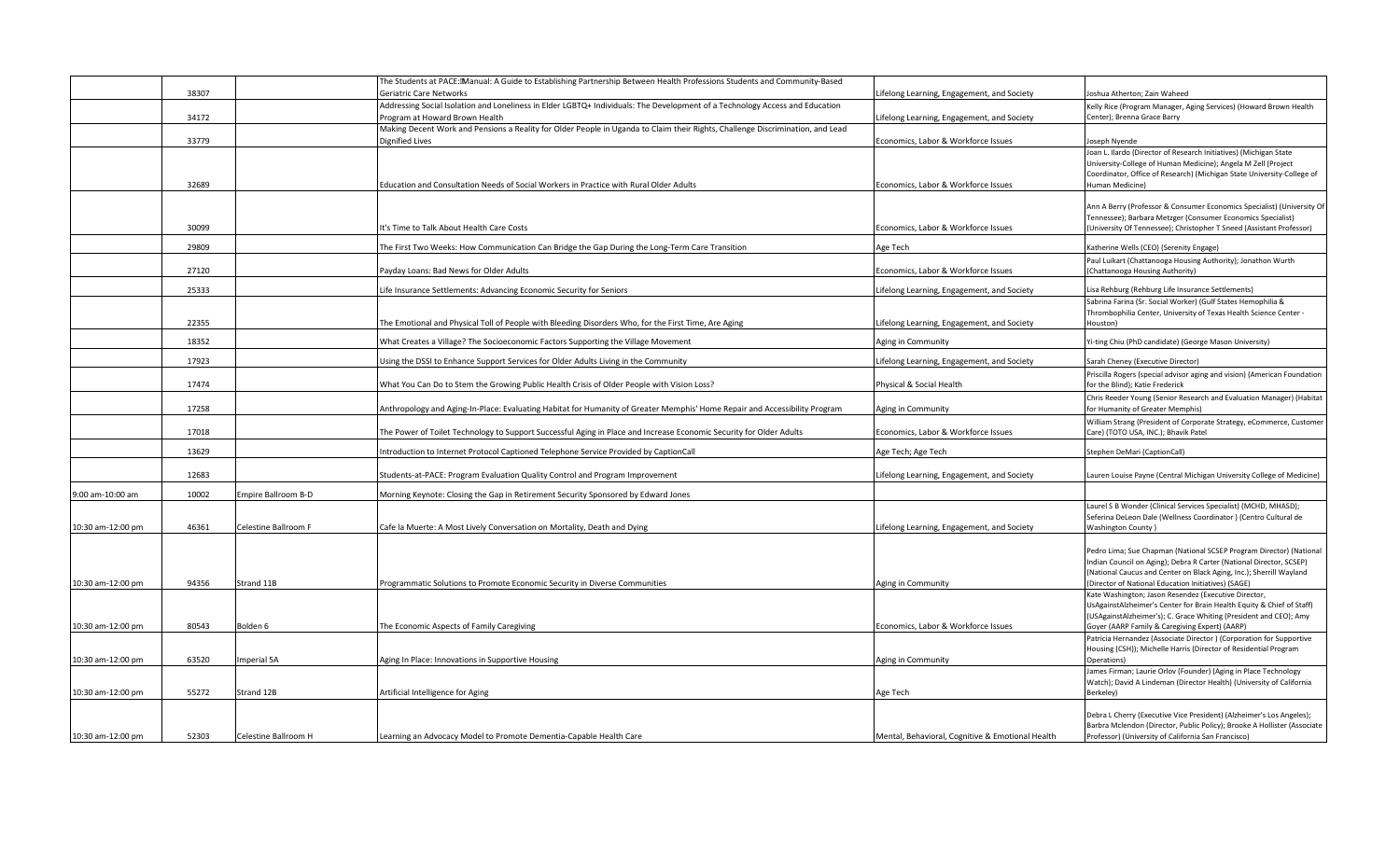|                   |       |                      |                                                                                                                                    |                                                          | Earl Millett (Program Officer, Health) (The Harry and Jeanette Weinberg                                                                            |
|-------------------|-------|----------------------|------------------------------------------------------------------------------------------------------------------------------------|----------------------------------------------------------|----------------------------------------------------------------------------------------------------------------------------------------------------|
|                   |       |                      |                                                                                                                                    |                                                          | Foundation, Inc); Lindsay A. Goldman (CEO) (Grantmakers in Aging);<br>Jolene Fassbinder (Program Officer) (Archstone Foundation); Serena           |
| 10:30 am-12:00 pm | 47026 | Strand 10B           | Meet the Grantmakers                                                                                                               | <b>Business &amp; Social Service Innovations</b>         | Worthington (Program Officer) (RRF Foundation for Aging)                                                                                           |
|                   |       |                      |                                                                                                                                    |                                                          | Carrie Graham (Center for Health Care Strategies, Inc); Kim McCoy                                                                                  |
|                   |       |                      |                                                                                                                                    |                                                          | Wade (Director) (California Department of Aging); Megan Burke (Senior<br>Analyst) (The SCAN Foundation); Amanda Lawrence (California               |
|                   |       |                      |                                                                                                                                    |                                                          | Department of Aging); Terri Shaw; Amy Hoffmaster (Center for Health                                                                                |
|                   |       |                      |                                                                                                                                    |                                                          | Care Strategies, Inc); Holly Riley (Director, Office of Aging Services<br>Coordination) (Texas Health and Human Services Commission); Amy          |
|                   |       |                      |                                                                                                                                    |                                                          | Herr (Director, Health Policy) (West Health Policy Center); Sandra                                                                                 |
|                   |       |                      |                                                                                                                                    |                                                          | Pastore; Sarah Steenhausen (Senior Policy Advisor) (The SCAN                                                                                       |
| 10:30 am-12:00 pm | 40542 | mperial 11           | Preparing for an Aging State: Getting Started with a Master Plan for Aging                                                         | Politics, Aging Policy & Advocacy                        | Foundation); Amanda Bernardo (Director of Communications and<br>Strategy)                                                                          |
|                   |       |                      |                                                                                                                                    |                                                          | Orion Bell (President & CEO) (Benjamin Rose Institute on Aging); Dr.                                                                               |
|                   |       |                      |                                                                                                                                    |                                                          | Kenneth Koncilja; Ken D. Wilson (Director of Quality and Planning)                                                                                 |
| 10:30 am-12:00 pm | 29945 | Celestine Ballroom A | Addressing the Challenges of the COVID-19 Pandemic by Addressing Client Needs and Providing Services in Innovative Ways            | <b>Business &amp; Social Service Innovations</b>         | (Council on Aging of Southwestern Ohio); Cathi Rufener (Deputy<br>Director); Flite Freimann                                                        |
| 10:30 am-12:00 pm | 28519 | Bolden 4             | Thank You for Being a Friend: Mental Health and Peer Supports for Older Adults                                                     | Mental, Behavioral, Cognitive & Emotional Health         | April Young (ADvancing States); Eric Lam                                                                                                           |
|                   |       |                      |                                                                                                                                    |                                                          |                                                                                                                                                    |
|                   |       |                      |                                                                                                                                    |                                                          | Kevin Prindiville (Executive Director) (Justice in Aging); Robert Espinoza<br>(Vice President of Policy) (PHI); Emily Stewart (Executive Director) |
| 10:30 am-12:00 pm | 25175 | Bolden 1             | Aging in Place During and Post-Pandemic                                                                                            | Politics, Aging Policy & Advocacy                        | (Community Catalyst); David A. Lipschutz (Policy Attorney)                                                                                         |
|                   |       |                      |                                                                                                                                    |                                                          | Maureen Feldman (Director, Social Isolation Impact Project) (Motion<br>Picture & Television Fund); Richard Ayoub (CEO) (Project Angel Food);       |
|                   |       |                      |                                                                                                                                    | Business & Social Service Innovations; Business & Social | Angela Di Martino (Wellness Program Manager) (Curry Senior Center);                                                                                |
| 10:30 am-12:00 pm | 15704 | Strand 4             | The Power of Community Partnerships and Collaboration: Social Inclusion, an Issue Best Addressed Together                          | Service Innovations                                      | Kira Morrisey                                                                                                                                      |
| 10:30 am-12:00 pm | 12630 | Strand 3             | The CAPABLE Model for Aging in Community and Opportunities for Expansion and Sustainability                                        | Physical & Social Health                                 | Andrew Levack (St. David's Foundation); Thomas Cornwell (Dr.)<br>(VillageMD); Jon Weizenbaum (Weizenbaum Consulting)                               |
|                   |       |                      |                                                                                                                                    |                                                          | Paul Caccamise (Vice President for Program) (Lifespan of Greater                                                                                   |
|                   |       |                      |                                                                                                                                    |                                                          | Rochester, Inc.); Iris Freeman; Georgia J Anetzberger (Consultant &<br>Adjunct Asst Prof Medicine/Adjunct Faculty Applied Social Sciences)         |
|                   |       |                      |                                                                                                                                    |                                                          | (Case Western Reserve University); Donna Benton (Director, University                                                                              |
| 10:30 am-12:00 pm | 11879 | Imperial 9           | Raise Your Voice! Building and Sustaining Effective State Elder Justice Coalitions to Address Emerging Priorities                  | Politics, Aging Policy & Advocacy                        | of Southern California Family) (USC Leonard Davis School of<br>Gerontology)                                                                        |
|                   |       |                      |                                                                                                                                    |                                                          |                                                                                                                                                    |
| 10:30 am-12:00 pm | 57512 | Strand 13AB          | Hearing Loss & Aging Go Hand in Hand: How Addressing Hearing Loss is Critical for Positive Aging                                   | Physical & Social Health                                 | Holly Cohen (Hearing Health Advocate) (We Hear You); Shari Eberts                                                                                  |
| 10:30 am-12:00 pm | 68196 | Strand 10A           | It's Hip to Be Old                                                                                                                 | Global & Societal Cultures of Aging                      | Kathleen O'Neil (Powell River Educational Services Society)                                                                                        |
| 10:30 am-11:30 am |       |                      | Roundtables as Listed Below:                                                                                                       |                                                          |                                                                                                                                                    |
|                   | 32665 |                      | The Kindness of Others: Aging in Community When Single, Childless or Solo                                                          | Aging in Community                                       | Terrell L. Moody (Terrell L. Moody)                                                                                                                |
|                   |       |                      |                                                                                                                                    |                                                          | Deana Smith (University of Michigan Health System (Michigan                                                                                        |
|                   | 77723 |                      | <b>Franslating Community Based Work to Payers for Sustainability</b>                                                               | <b>Business &amp; Social Service Innovations</b>         | Medicine))<br>Jennifer Brewton (South Carolina Department on Aging); Amanda                                                                        |
|                   |       |                      |                                                                                                                                    |                                                          | Mlinar (Appalachian Area Agency on Aging); Michelle Anderson (Family                                                                               |
|                   | 96055 |                      | Bring, Brag, and Borrow: An Interactive Session Discussing 'Seniors Raising Children' and Other Programs for Older Caregivers      | Aging in Community                                       | Caregiver Advocate); April R Green (Santee Lynches Regional Council of<br>Governments)                                                             |
|                   |       |                      |                                                                                                                                    |                                                          | Tara Sklar (Professor of Health Law; Dir., Health Law Program); Shefali                                                                            |
|                   | 86682 |                      | Racial Justice in Long-Term Care                                                                                                   | Economics, Labor & Workforce Issues                      | Milczarek-Desai (Associate Clinical Law Professor)                                                                                                 |
|                   | 83208 |                      | Advocating for America's Aging: Expanding Affordable Care Services that Reflect Their Wants and Needs                              | Care Networks & Systems of Care                          | Jennifer Sheets (President and CEO) (Interim HealthCare Inc.); Chris<br>Tucker                                                                     |
|                   | 72577 |                      | Humanizing Elders in Higher Education to Combat Ageism                                                                             | Aging in Community                                       | Satara Charlson (Professor) (University of Massachusetts Global)                                                                                   |
|                   | 71176 |                      | The One Rule to Pay for Long-term Care                                                                                             | Economics, Labor & Workforce Issues                      | Kimberly A Whiter (CEO and CoFounder) (Elder Care Solutions)                                                                                       |
|                   |       |                      | Addressing Food Insecurity & Social Connection in Older Texans: Innovations & Promising Practices through a Learning Collaborative |                                                          |                                                                                                                                                    |
|                   | 62887 |                      | Program Development Model                                                                                                          | Aging in Community                                       | Nandita Chaudhuri (Research Scientist) (Texas A&M University)<br>Manuel Acevedo (Founder & President); Emily A Greenfield (Associate               |
|                   | 61115 |                      | A Discussion on Creating Tech-Enabled Village Communities                                                                          | Aging in Community                                       | Professor); Judy Berman                                                                                                                            |
|                   |       |                      |                                                                                                                                    |                                                          |                                                                                                                                                    |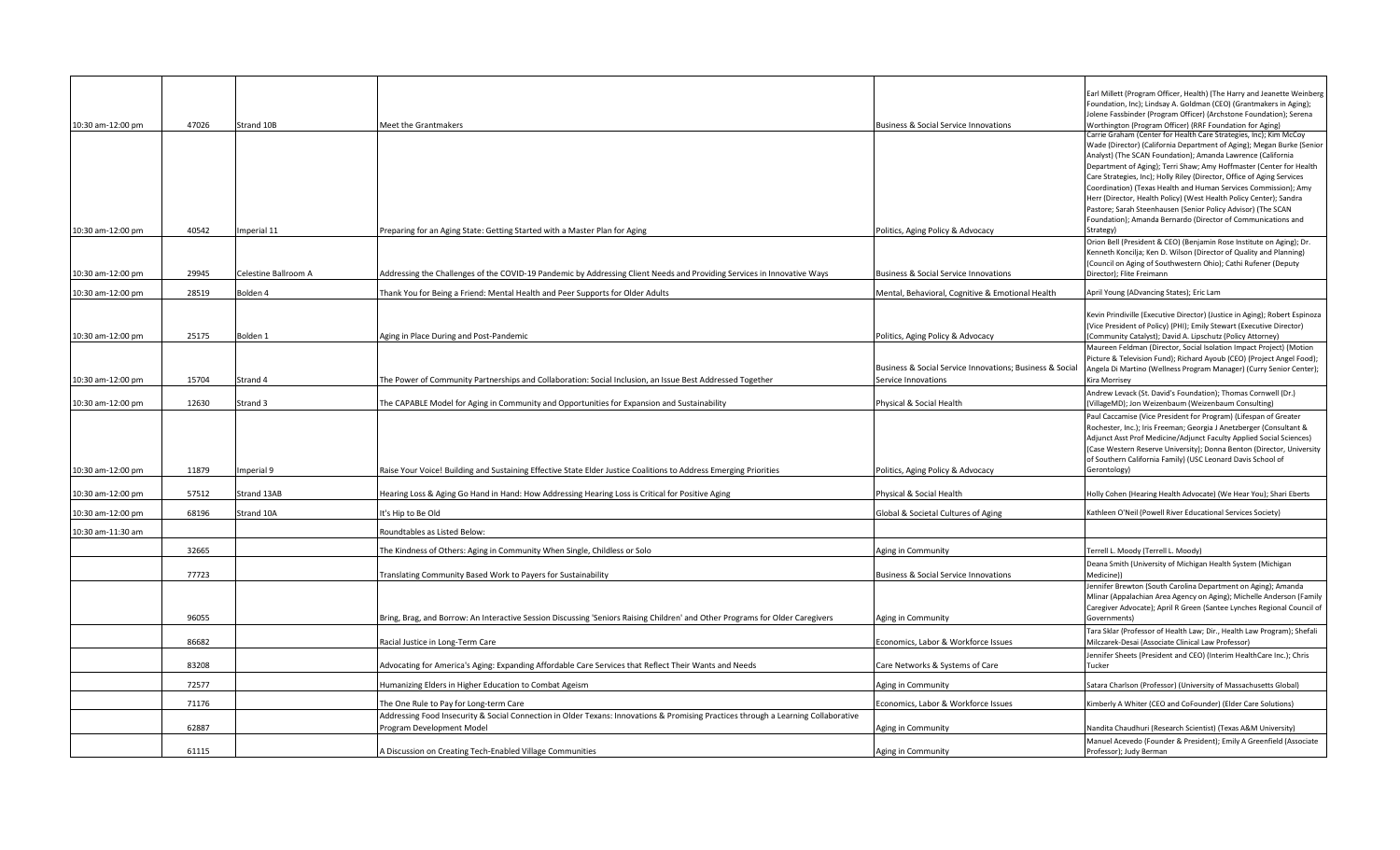|                   | 52934         |                                      | Elevating the Aging Services Conversations to Meet Emerging Needs                                       | <b>Business &amp; Social Service Innovations</b> | Monique Barber (Chief Executive Officer)                                                                                             |
|-------------------|---------------|--------------------------------------|---------------------------------------------------------------------------------------------------------|--------------------------------------------------|--------------------------------------------------------------------------------------------------------------------------------------|
|                   |               |                                      |                                                                                                         |                                                  | Laurie L. Johnson (Human Services Administrator I) (Los Angeles County                                                               |
|                   | 52764         |                                      | Care in the Time of COVID                                                                               | Physical & Social Health                         | Department of Workforce Development, Aging and Community<br>Services)                                                                |
|                   |               |                                      |                                                                                                         |                                                  | Sara Paige; Sandy Markwood (CEO) (USAging); Laura Colin Klein                                                                        |
|                   |               |                                      |                                                                                                         |                                                  | (Director, Volunteer Services) (DOROT, Inc.); Sarah Cheney (Executive                                                                |
|                   | 49650         |                                      | Community Care Corps and Two Project Profiles                                                           | Care Networks & Systems of Care                  | Director)                                                                                                                            |
|                   | 44941         |                                      | Caregiving During the Pandemic: The Experience of Urban American Indians                                | Global & Societal Cultures of Aging              | Felina M. Cordova-Marks                                                                                                              |
|                   |               |                                      |                                                                                                         |                                                  | William Cabin (Assistant Professor of Social Work and Gerontology)                                                                   |
|                   | 39246         |                                      | Pre-existing Inequality: Social Workers Assess Impact of COVID-19 on Medicare Home Health Beneficiaries | Mental, Behavioral, Cognitive & Emotional Health | (Temple University)                                                                                                                  |
|                   | 37840         |                                      | Getting it Right: Authentic Leadership & Team Performance in Senior Services                            | Care Networks & Systems of Care                  | Mary C Tabata (Human Potential Catalyst) (Ducere Global Business<br>School)                                                          |
|                   |               |                                      |                                                                                                         |                                                  |                                                                                                                                      |
|                   |               |                                      |                                                                                                         |                                                  | Cassandra Cantave Burton (Senior Research Advisor) (AARP); Carmenza                                                                  |
|                   | 28692         |                                      | AARP's Diverse Audience Engagement: Strategies for Outreach and Inclusion During the Pandemic           | Aging in Community                               | Millan (Senior Regional Advisor, Community, States & National) (AARP)                                                                |
|                   | 28116         |                                      | Let's Talk About Death                                                                                  | Elder & Family Justice                           | Agnes Woodlock                                                                                                                       |
|                   |               |                                      |                                                                                                         |                                                  | Ian M Nelson (Senior Research Associate); Robert Applebaum                                                                           |
|                   | 26793         |                                      | How COVID-19 Has Impacted Nursing Homes and What This Means for the Future of the Industry              | Care Networks & Systems of Care                  | (Professor of Gerontology and Director of Long-Term) (Scripps<br>Gerontology Center at Miami University)                             |
|                   |               |                                      |                                                                                                         |                                                  | Emily S. Allen (Senior Vice President, Foundation Programs) (AARP                                                                    |
| 10:30 am-12:00 pm | 10023         | Equity in Aging Stage                | Fostering Equitable Economic Growth That Benefits All                                                   |                                                  | Foundation)                                                                                                                          |
|                   |               | CDW Stage in the OATS from AARP      |                                                                                                         |                                                  |                                                                                                                                      |
| 10:30 am-11:00 am | 10022         | Age-Tech Pavilion                    | Why Voice Tech is the Great Equalizer                                                                   |                                                  | Ginna Baik                                                                                                                           |
| 11:15 am-12:15 pm | 10034         | Tivity Health & Wellness Stage       | <b>Jnlocking the Hidden Power of Family Caregivers</b>                                                  |                                                  | Mike Eidsaune (CEO)                                                                                                                  |
|                   |               | CDW Stage in the OATS from AARP      |                                                                                                         |                                                  |                                                                                                                                      |
| 11:15 am-11:45 am | 10027         | Age Tech Pavilion                    | Business Retention: How to Keep 'Em Coming Back for More!                                               |                                                  | Thomas Kamber (Executive Director) (Older Adults Technology Services)                                                                |
|                   |               | On Aging Resource Center and Exhibit |                                                                                                         |                                                  |                                                                                                                                      |
| 12:00 pm-1:30 pm  | 10038         | Hall                                 | Network & Nosh Conference Lunch                                                                         |                                                  |                                                                                                                                      |
|                   |               |                                      |                                                                                                         |                                                  |                                                                                                                                      |
| 12:00 pm-12:30 pm | 10043         | Equity in Aging Stage                | Kerry Hannon, Exclusive Author Interview with ASA CEO Peter Kaldes                                      |                                                  | Peter Kaldes; Kerry Hannon (Journalist, Author, Speaker) (Next Avenue)                                                               |
| 12:00 pm-12:30 pm | 10040         | Tivity Health & Wellness Stage       | The Art of Managing Stress                                                                              |                                                  | <b>Tina Smith</b>                                                                                                                    |
|                   |               | CDW Stage in the OATS from AARP      |                                                                                                         |                                                  |                                                                                                                                      |
| 12:00 pm-12:30 pm | 10028         | Age Tech Pavilion                    | Fech at the Intersection of Innovation and Music                                                        |                                                  | Thomas Kamber (Executive Director) (Older Adults Technology Services)                                                                |
| 12:45 pm-1:15 pm  | 10050         | Tivity Health & Wellness Stage       | Cognitive Decline is NOT a part of Normal Aging                                                         |                                                  | Sarah Lenz Lock (Senior Vice President, Policy and Brain) (AARP<br>Foundation)                                                       |
|                   |               |                                      |                                                                                                         |                                                  | Timothy G Ihrig (Vice President & Chief Medical Officer for Hospice                                                                  |
| 1:30 pm-2:30 pm   | 47429         | Strand 4                             | Perspectives on Palliative Care and the Economics of Healthcare                                         | Economics, Labor & Workforce Issues              | Community Care)                                                                                                                      |
| 1:30 pm-2:30 pm   | 46556         | Strand 4                             | Providing the Most Innovative Care for Our Nations Aging Population                                     | Mental, Behavioral, Cognitive & Emotional Health |                                                                                                                                      |
|                   |               |                                      |                                                                                                         |                                                  | Farida Kassim Ejaz (Senior Research Scientist II) (Benjamin Rose Institute                                                           |
|                   |               |                                      |                                                                                                         |                                                  | on Aging); Courtney Reynolds (Research Analyst) (Benjamin Rose                                                                       |
| 1:30 pm-2:30 pm   | 10011         | Strand 12B                           | Festing an Innovative Program to Prevent Adult Self-Neglect: A Multidisciplinary Approach               | Elder & Family Justice                           | Institute on Aging)                                                                                                                  |
|                   |               |                                      |                                                                                                         |                                                  | Tracey T Gronniger (Directing Attorney) (Justice in Aging); Amber Christ                                                             |
|                   |               |                                      |                                                                                                         |                                                  | (Directing Attorney Health) (Justice in Aging); Aisha Adkins<br>(Constituency Organizer) (Caring Across Generations); Cindy Hounsell |
|                   |               |                                      |                                                                                                         |                                                  | (President) (Women's Institute For A Secure Retirement); Sandra                                                                      |
|                   |               |                                      |                                                                                                         |                                                  | Timmermann (Gerontologist and Consultant) (International Federation                                                                  |
|                   |               |                                      |                                                                                                         |                                                  | on Ageing); John Migliaccio (President) (Maturity Mark Services                                                                      |
| 1:30 pm-2:30 pm   | 46031 & 40708 | Bolden 6                             | Economic Security for Older Women                                                                       | Economics, Labor & Workforce Issues              | Company)                                                                                                                             |
| 1:30 pm-2:30 pm   | 75244         | mperial 5B                           | A Level Playing Field: Telehealth Offers Similar Outcomes as In-Person Care                             | Physical & Social Health                         | Michael Kurliand (Director of Telehealth) (West Health Institute); Paul<br>Bernstier                                                 |
|                   |               |                                      |                                                                                                         |                                                  | Beth J Truett (President) (BJT Solutions); Cristina Diaz (Caregiver                                                                  |
| 1:30 pm-2:30 pm   | 32795         | Imperial 9                           | Fostering Social Connectedness through Faith Communities                                                | Aging in Community                               | Programs Coordinator) (AgeOptions)                                                                                                   |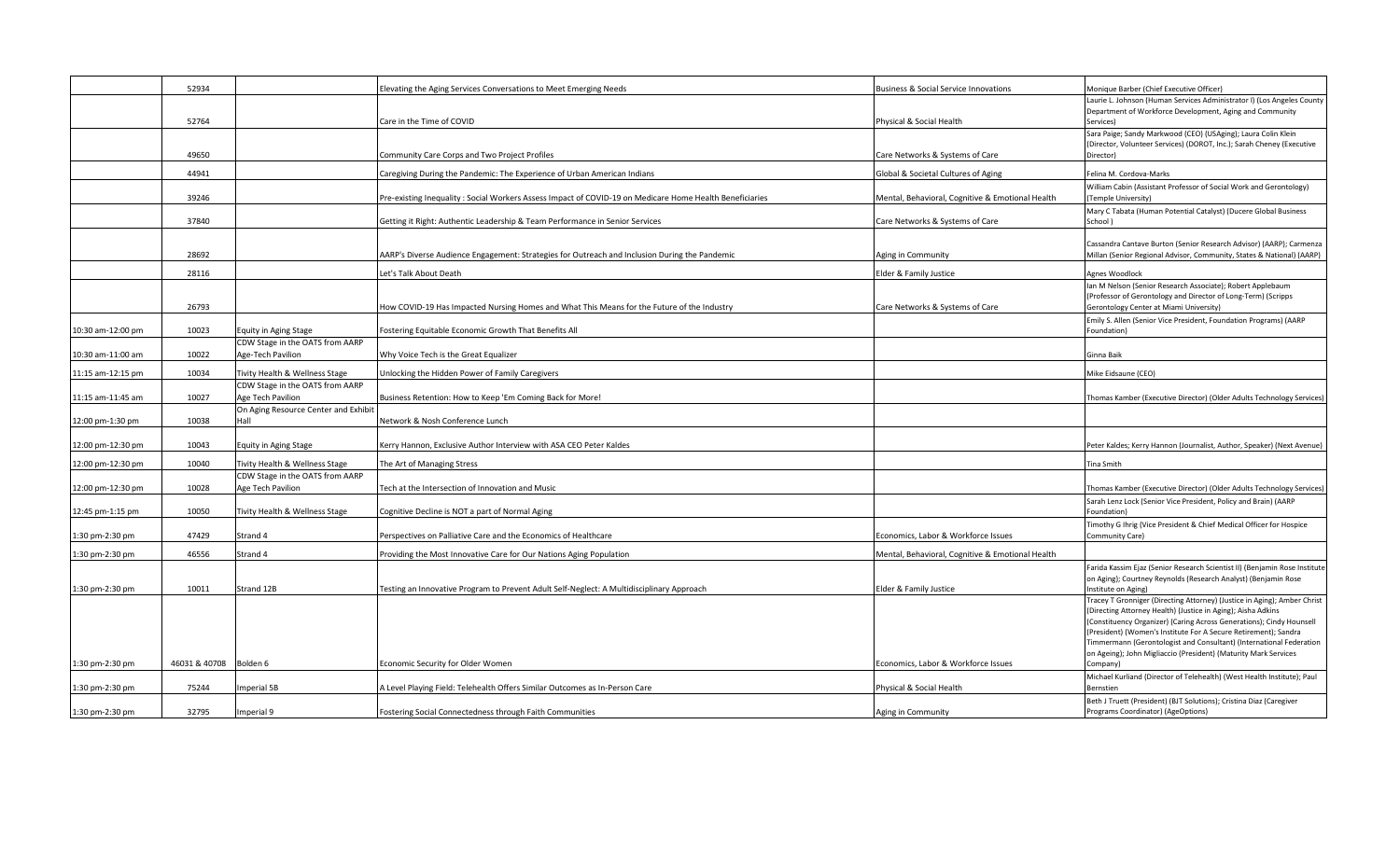| 1:30 pm-2:30 pm | 93856                  | Strand 11B                                           | LGBT Federal and State Policy Update: Victories, Challenges, and What's on the Horizon                          | Aging in Community                               | Sherrill Wayland (Director of National Education Initiatives) (SAGE); Kim<br>Hunt (Executive Director) (Pride Action Tank/AIDS Foundation of<br>Chicago); Emma Bessire (SAGE); Mark Brennan-Ing (Director of<br>Research and Evaluation) (Brookdale Center for Healthy Aging); Sean<br>Cahill (Director, Health Policy Research) (The Fenway Institute)                                                                        |
|-----------------|------------------------|------------------------------------------------------|-----------------------------------------------------------------------------------------------------------------|--------------------------------------------------|--------------------------------------------------------------------------------------------------------------------------------------------------------------------------------------------------------------------------------------------------------------------------------------------------------------------------------------------------------------------------------------------------------------------------------|
| 1:30 pm-2:30 pm | 92309                  | Bolden 1                                             | Money, Money, Money: Advancing Economic Security Through the RAISE National Strategy on Family Caregiving       | Care Networks & Systems of Care                  | Rani E Snyder (Vice President, Program) (The John A. Hartford<br>Foundation); Greg Link (Director, Office of Supportive and Caregiver<br>Servi) (Administration for Community Living (ACL)); Wendy Fox-Grage<br>(National Academy for State Health Policy); Jennifer Olsen (Executive<br>Director) (Rosalynn Carter Institute for Caregiving)                                                                                  |
| 1:30 pm-2:30 pm | 86634                  | Bolden <sub>2</sub>                                  | How to Thrive as a Solo Ager                                                                                    | Global & Societal Cultures of Aging              | Sara Zeff Geber (Owner and Founder) (LifeEncore); Jackson Rainer<br><jack rainer<="" td=""></jack>                                                                                                                                                                                                                                                                                                                             |
|                 |                        |                                                      |                                                                                                                 |                                                  | Justin Hunt; Jennifer Noonan; Mary Newton (Volunteer Services<br>Coordinator) (Atlanta Regional Commission, Area Agency on Aging);<br>Kristie Sharp (Program Development Unit Manager) (Atlanta Regional                                                                                                                                                                                                                       |
| 1:30 pm-2:30 pm | 75348 & 98381 Bolden 4 |                                                      | Innovative Behavioral Health Programming and Care                                                               | Mental, Behavioral, Cognitive & Emotional Health | Commission, Area Agency on Aging)                                                                                                                                                                                                                                                                                                                                                                                              |
| 1:30 pm-2:30 pm | 57272                  | Bolden 5                                             | Diversity: The Impact on Our Life, Health, and Wealth Spans                                                     | Care Networks & Systems of Care                  | Diane Ty (Director, Alliance to Improve Dementia Care) (The Milken<br>Institute Center for the Future of Aging); Jason Resendez (Executive<br>Director, UsAgainstAlzheimer's Center for Brain Health Equity & Chief of<br>Staff) (USAgainstAlzheimer's); Kai Walker (Director) (Bank of America)                                                                                                                               |
|                 |                        |                                                      |                                                                                                                 |                                                  |                                                                                                                                                                                                                                                                                                                                                                                                                                |
| 1:30 pm-2:30 pm | 55479                  | Celestine Ballroom H                                 | Care Transitions Intervention: A Proven, Whole-Person, Patient-First Approach to Decrease Hospital Readmissions | Physical & Social Health                         | Michelle Comeau (Program Director) (Care Transitions Intervention)                                                                                                                                                                                                                                                                                                                                                             |
| 1:30 pm-2:30 pm | 55059                  | Strand 10B                                           | Preserving Economic Security After Elder Financial Exploitation                                                 | Elder & Family Justice                           | Vivianne Mbaku (Senior Staff Attorney) (Justice in Aging)                                                                                                                                                                                                                                                                                                                                                                      |
| 1:30 pm-2:30 pm | 41410                  | Imperial 11                                          | The Caregiver Teleconnection: A Model Program for Caregivers During COVID-19                                    | Care Networks & Systems of Care                  | Elliot Montgomery Sklar (Associate Professor, Health Care Sciences)<br>(Nova Southeastern University); Lucija Barylak (Consultant) (WellMed<br>Charitable Foundation); Carol Zernial (Executive Director) (WellMed<br>Charitable Foundation); Christina Smith (Manager, Caregiver SOS<br>program) (WellMed Charitable Foundation); Deborah Billa (Grants<br>Manager) (WellMed Charitable Foundation)                           |
| 1:30 pm-2:30 pm | 24911                  | Celestine Ballroom A                                 | Aging in Place During and Post-Pandemic                                                                         | Aging in Community                               | Michael Billnitzer (Associate Director - ESOP) (Benjamin Rose Institute<br>on Aging); Elizabeth Sanchez                                                                                                                                                                                                                                                                                                                        |
| 1:30 pm-2:30 pm | 10542                  | Celestine Ballroom F                                 | Using the Past to Explore the Present during COVID-19: Three Legacy-Based Case Studies                          | Lifelong Learning, Engagement, and Society       | Wendy Handler (Director, Onsite & Special Programs, for DOROT)<br>(DOROT, Inc.)                                                                                                                                                                                                                                                                                                                                                |
| 1:30 pm-5:30 pm | 38976                  | Strand 13AB                                          | Advancing Transgender Health and LGBT Aging Understanding Through Virtual Reality                               | Age Tech                                         | Beth Wiggins (Director of Caregiver Support and Aging) (FamilyMeans)                                                                                                                                                                                                                                                                                                                                                           |
| 1:30 pm-2:30 pm |                        | 15508 & 14011 Celestine Ballroom E                   | Lightning Round: Innovation & Social Impact                                                                     | <b>Business &amp; Social Service Innovations</b> | Jacquie Braden (Elder Mentor Program Supervisor) (Rural Alaska<br>Community Action Program Inc); Michael James Coffey (Biological<br>Engineer) (Vera Life); Sean O'Brien (BLACK+DECKER Health); Ana<br>Patricia Aguilera Hermida (Assistant Teaching Professor); Kellie Childs<br>(Ypsilanti Meals on Wheels); Paula Lynn McNiel (Associate Professor,<br>College of Nursing) (University of Wisconsin-Oshkosh); Kasley Killam |
| 1:30 pm-2:30 pm | 10046                  | Celestine Ballroom B                                 | Justice & Equity Advisory Council Meeting (By Invitation Only)                                                  |                                                  |                                                                                                                                                                                                                                                                                                                                                                                                                                |
| 1:30 pm-2:00 pm | 10044                  | Tivity Health & Wellness Stage                       | Elizabeth White author interview with Peter Kaldes                                                              |                                                  | Peter Kaldes; Elizabeth White                                                                                                                                                                                                                                                                                                                                                                                                  |
| 1:30 pm-2:00 pm | 10029                  | CDW Stage in the OATS from AARP<br>Age-Tech Pavilion | Coming to a City Near You: Scaling, Distribution and Network Expansion                                          |                                                  | Thomas Kamber (Executive Director) (Older Adults Technology Services)                                                                                                                                                                                                                                                                                                                                                          |
| 3:00 pm-4:00 pm | 47337                  | Strand 4                                             | Progress Toward Home-based Acute Care Within a Value-based Care Framework                                       | Aging in Community                               | Camille McBride (Senior Improvement Analyst) (West Health Institute);<br>Amy R Stuck (Vice President, Strategy and Successful Aging)<br>Colette Jordan (Caregiver & Dementia Specialist) (AgeGuide                                                                                                                                                                                                                             |
| 3:00 pm-4:00 pm | 10010                  | Strand 10B                                           | Journey to Inclusiveness: Innovative Programming to Serve Older Adults and Caregivers During a Global Pandemic  | Care Networks & Systems of Care                  | Northeastern Illinois Area Agency On Aging); Alaine Kvedaras (Health<br>Promotion and Education Specialist) (AgeGuide Northeastern Illinois<br>Area Agency On Aging)                                                                                                                                                                                                                                                           |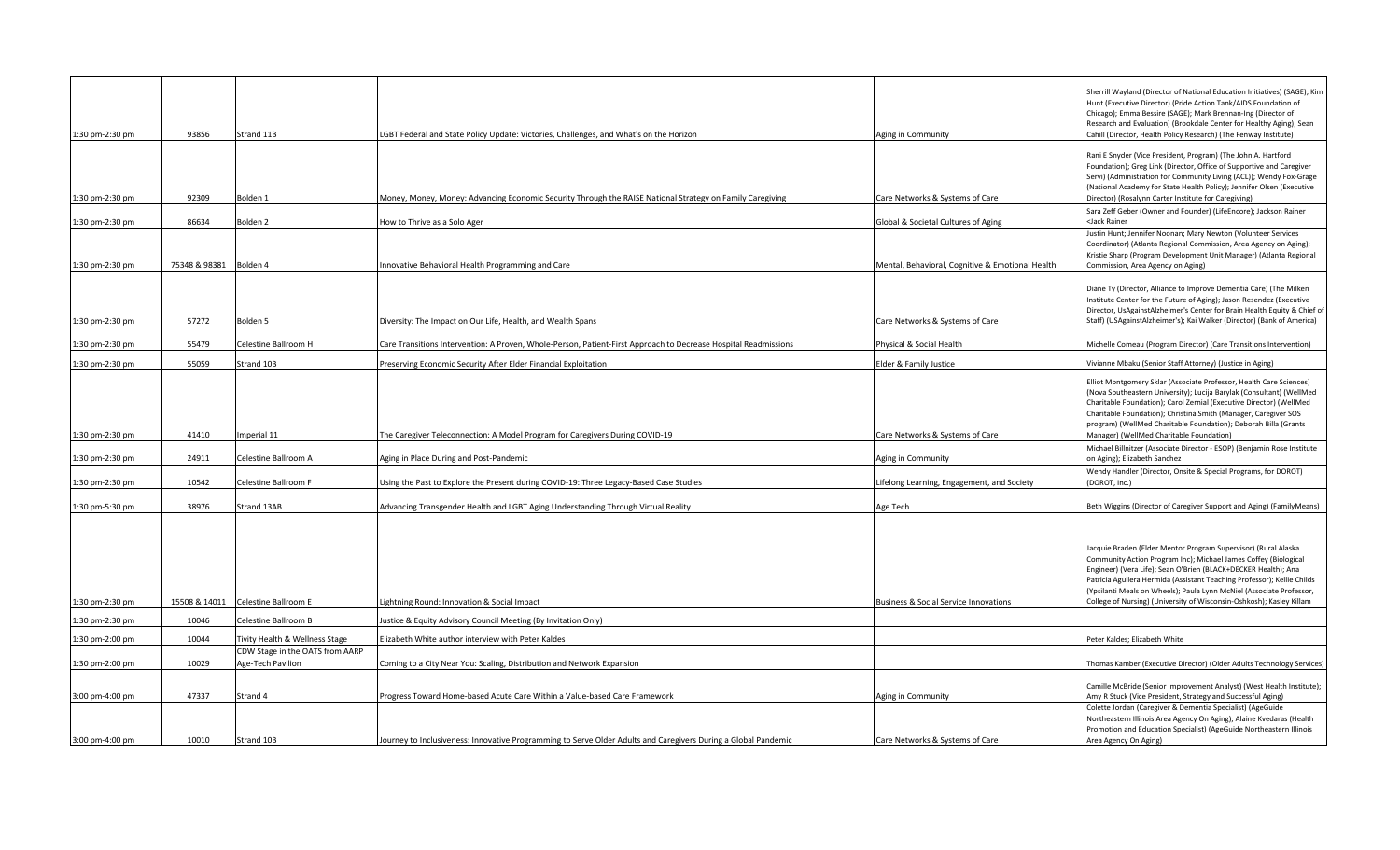|                 |                        |                                |                                                                                                                                                  |                                                  | Ann Manby (Chief Financial Officer) (Vantage Aging); Michael Billnitzer                                                                    |
|-----------------|------------------------|--------------------------------|--------------------------------------------------------------------------------------------------------------------------------------------------|--------------------------------------------------|--------------------------------------------------------------------------------------------------------------------------------------------|
|                 |                        |                                |                                                                                                                                                  |                                                  | (Associate Director - ESOP) (Benjamin Rose Institute on Aging);<br>Antoinette Smith (Benjamin Rose Institute on Aging); Kate Harkin        |
| 3:00 pm-4:00 pm | 26627 & 85599          | Strand 12B                     | Overcoming the Digital Divide                                                                                                                    | Age Tech                                         | (Director of Senior Community Service Employment) (Vantage Aging)                                                                          |
| 3:00 pm-4:00 pm | 94816                  | mperial 5B                     | Jnderstanding Disabilities in AI/AN Communities Toolkit Update: New Knowledge, Ideas and Practice                                                | Mental, Behavioral, Cognitive & Emotional Health | Desiree Lapahie                                                                                                                            |
|                 |                        |                                |                                                                                                                                                  |                                                  | Paula Johnson (Chief Level Officer) (Harris County Area Agency on                                                                          |
|                 |                        |                                |                                                                                                                                                  |                                                  | Aging); Suzanne Terry (Human Service Program Manager) (Harris<br>County Area Agency on Aging); Janice Sparks (Senior Staff Analyst)        |
| 3:00 pm-4:00 pm | 84865                  | Celestine Ballroom A           | Beyond COVID-19: Adding New Service Lines During a Pandemic to Enhance Economic Security                                                         | <b>Business &amp; Social Service Innovations</b> | (Harris County Area Agency on Aging)                                                                                                       |
|                 |                        |                                |                                                                                                                                                  |                                                  | Valerie Levy (United Nations Representative) (International Federation                                                                     |
| 3:00 pm-4:00 pm | 75737                  | Imperial 11                    | The Pandemic's Impact on Human Rights of Older Persons Around the World: Time for Corrective Action                                              | Politics, Aging Policy & Advocacy                | on Ageing); Sandra Timmermann (Gerontologist and Consultant)<br>(International Federation on Ageing)                                       |
|                 |                        |                                |                                                                                                                                                  |                                                  | Sherrill Wayland (Director of National Education Initiatives) (SAGE);                                                                      |
|                 |                        |                                |                                                                                                                                                  |                                                  | Daniel B Stewart (Associate Director of the Aging Equality Project)<br>(Human Rights Campaign Foundation); Denny Chan (Directing Attorney) |
|                 |                        |                                |                                                                                                                                                  |                                                  | (Justice in Aging); Robert Espinoza (Vice President of Policy) (PHI);                                                                      |
|                 |                        |                                |                                                                                                                                                  |                                                  | Deborah Schwartz; Kevin Prindiville (Executive Director) (Justice in                                                                       |
| 3:00 pm-4:00 pm | 50296                  | Strand 11B                     | Advancing Equity in Long Term Care and Home- and Community-based Services                                                                        | Aging in Community                               | Aging)<br>Laura Belazis; Morgan Hultquist (Manager, Strategy & Impact) (Meals                                                              |
| 3:00 pm-4:00 pm | 49962                  | Bolden 6                       | Combatting Social Isolation and Loneliness Among Older Adults Through Pet Companionship                                                          | <b>Business &amp; Social Service Innovations</b> | On Wheels America)                                                                                                                         |
|                 |                        |                                |                                                                                                                                                  |                                                  | Mary Curlew (Director of Mental Health and Aging) (Jewish Family &                                                                         |
| 3:00 pm-4:00 pm | 45827                  | Celestine Ballroom H           | Creating Caring Communities for Social, Emotional and Financial Security                                                                         | Aging in Community                               | Children's Service)<br>Robyn I Stone (Senior Vice President of Research, LeadingAge and Co-                                                |
|                 |                        |                                |                                                                                                                                                  |                                                  | Director, LeadingAge LTSS Center) (LeadingAge); Natasha Bryant                                                                             |
|                 |                        |                                |                                                                                                                                                  |                                                  | (Managing Director and Senior Research Associate) (LeadingAge LTSS                                                                         |
| 3:00 pm-4:00 pm | 29609                  | Bolden <sub>5</sub>            | Evidence Matters: Building A Direct Care Workforce Research Agenda                                                                               | Care Networks & Systems of Care                  | Center); Jennifer M. Reckrey                                                                                                               |
| 3:00 pm-4:00 pm | 27173                  | Bolden 1                       | Undocumented Older Adults: What We Can Expect by 2030                                                                                            | Politics, Aging Policy & Advocacy                | Padraic D Stanley (Program Coordinator, Social Work and Community<br>Hea) (Rush University Medical Center)                                 |
|                 |                        |                                |                                                                                                                                                  |                                                  | tebecca Owi Morgan (Project Coordinator) (National Indian Council on                                                                       |
|                 |                        |                                |                                                                                                                                                  |                                                  | Aging); Traci L. Wilson (Director of Research) (USAging); Collette M<br>Adamsen (Director, National Resource Center on Native American and |
|                 |                        |                                |                                                                                                                                                  |                                                  | Research Assistant Professor) (The University of North Dakota - School                                                                     |
|                 |                        |                                |                                                                                                                                                  |                                                  | of Medicine & Health Sciences); Kristen Hudgins (Administration for<br>Community Living (ACL)); Beth A Blair (Senior Research Associate)   |
| 3:00 pm-4:00 pm | 26241 & 80304 Bolden 2 |                                | Best Practices in Serving Native Elders                                                                                                          | Aging in Community                               | (USAging)                                                                                                                                  |
|                 |                        |                                |                                                                                                                                                  |                                                  | Paula A. Basta (Director) (Illinois Department on Aging); John K Holton                                                                    |
| 3:00 pm-4:00 pm | 24386                  | Bolden <sub>3</sub>            | Building a Secure Labor Force for Aging, Navigating a Place for Gerontology in Kâ€"12 Education                                                  | Economics, Labor & Workforce Issues              | (Visiting Associate Professor of Gerontology and Di) (Jane Addams<br>College of Social Work); Sandra Pastore                               |
|                 |                        |                                |                                                                                                                                                  |                                                  |                                                                                                                                            |
|                 |                        |                                |                                                                                                                                                  |                                                  | Holly Riley (Director, Office of Aging Services Coordination) (Texas                                                                       |
| 3:00 pm-4:00 pm | 18085                  | Bolden 4                       | Person-Centered, Trauma-Informed Program Evaluation: Ensuring the Safety, Inclusion, and Empowerment of Older Adults with a<br>History of Trauma | Mental, Behavioral, Cognitive & Emotional Health | Health and Human Services Commission); Chelsea Couch (Texercise<br>Program Coordinator) (Texas Health and Human Services Commission)       |
|                 |                        |                                |                                                                                                                                                  |                                                  |                                                                                                                                            |
|                 |                        |                                |                                                                                                                                                  |                                                  | [heresa Thanh Pham (Tulane University); Mai P. Do (Tulane University);                                                                     |
|                 |                        |                                |                                                                                                                                                  |                                                  | NhuNgoc Pham; Mark VanLandingham; Annie Trinh; Trang Nguyen;<br>Iessica Fredericksen (Brain Health Program Manager) (Goodwin House         |
|                 |                        |                                |                                                                                                                                                  |                                                  | Incorporated); Aimee R Castro (Doctoral Student) (McGill University);                                                                      |
|                 |                        |                                |                                                                                                                                                  |                                                  | Catherine O'Brien (AVP and Director, Mather Institute) (Mather); Justin                                                                    |
| 3:00 pm-4:00 pm | 33283 & 13053          | Celestine Ballroom E           | ightning Round: Health & Well-being.                                                                                                             | Physical & Social Health                         | Barclay; Yuneng Lu (CuePath Innovation); Dan Rodriguez (Vice President<br><b>Strategic Partnerships)</b>                                   |
| 3:00 pm-4:00 pm | 10047                  | Celestine Ballroom B           | Ageism & Culture Advisory Council Meeting (By Invitation Only)                                                                                   |                                                  |                                                                                                                                            |
| 3:45 pm-4:15 pm | 10035                  | Fivity Health & Wellness Stage | Bringing Local Resources and Caregivers Together                                                                                                 |                                                  | Christina Keys (Director, Community Growth)                                                                                                |
|                 |                        |                                |                                                                                                                                                  |                                                  |                                                                                                                                            |
| 4:30 pm-5:30 pm | 95249                  | Strand 12B                     | BrainGuide: New Resource Empowering Individuals to Take Action in Their Brain Health Journey                                                     | Age Tech                                         | Brooks Kenny (USAgainstAlzheimer's)<br>Rebecca Kinney (Director, Office of Healthcare Info & Counseling)                                   |
|                 |                        |                                |                                                                                                                                                  |                                                  | (Administration for Community Living (ACL)); Tyler Cromer; Mary                                                                            |
|                 |                        |                                |                                                                                                                                                  |                                                  | Kaschak (Executive Director); Megan Burke (Senior Analyst) (The SCAN                                                                       |
| 4:30 pm-5:30 pm | 98067                  | Strand 4                       | Can Medicare Help Promote Economic Security for Older Adults? An Overview of New, Non-Medical Benefits in Medicare Advantage                     | Care Networks & Systems of Care                  | Foundation); Rebecca Kinney (Director, Office of Healthcare Info &<br>Counseling ) (Administration for Community Living (ACL))             |
| 4:30 pm-5:30 pm | 81263                  | mperial 9                      | Family/Caregiver Burden in a PACE model during COVID-19                                                                                          | Care Networks & Systems of Care                  | Harold N Urman (President); Shawn Bloom (President & CEO)                                                                                  |
|                 |                        |                                |                                                                                                                                                  |                                                  |                                                                                                                                            |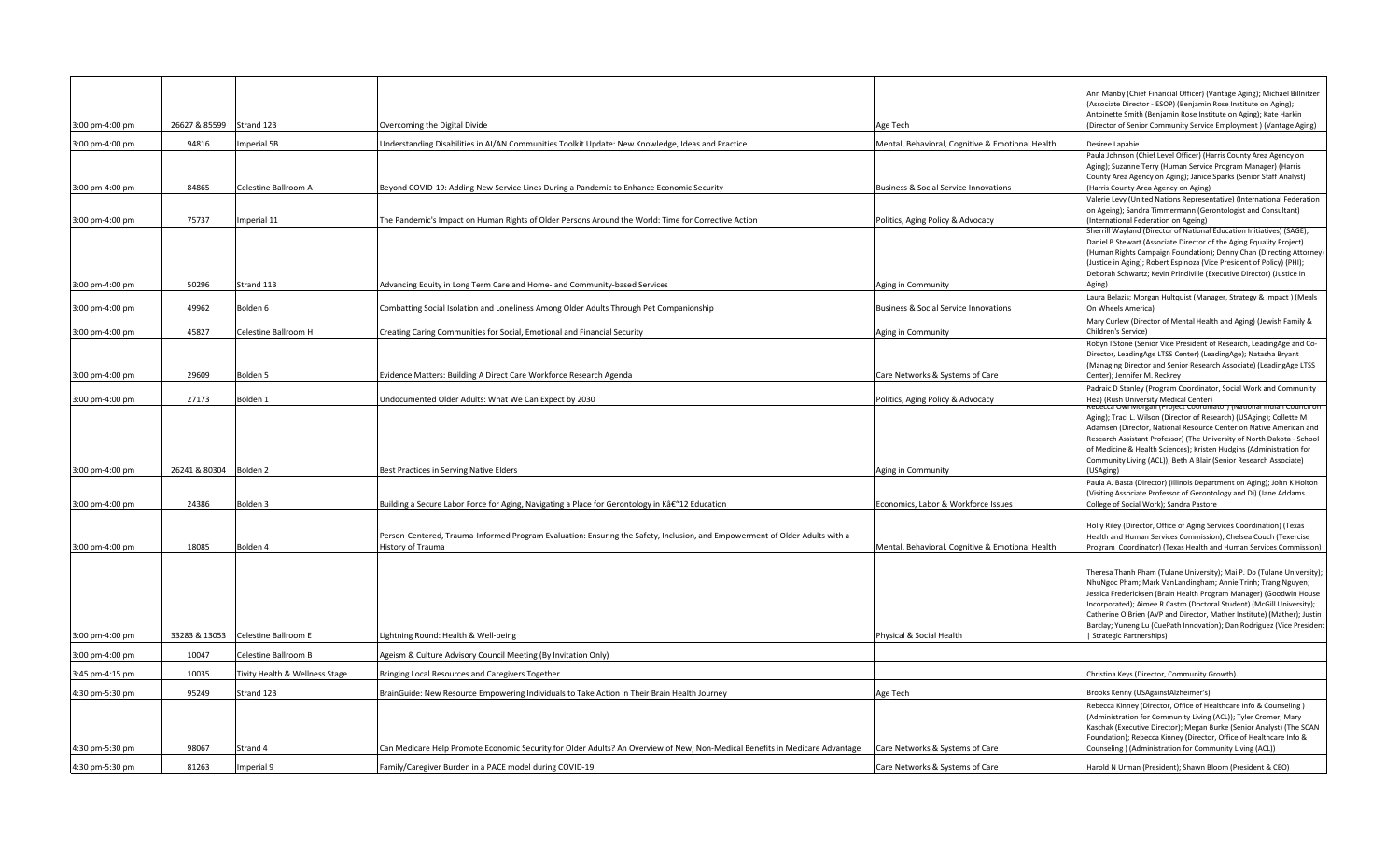| 4:30 pm-5:30 pm | 51516         | mperial 5B                                 | How do Community Health Workers Help Older Hispanic Adults Age in Community?                                       | Aging in Community                               | Shannon Patrick (Program Director) (MHP Salud)                                                                                                                                                                                                                                                                                                                                                                                                                                                                                                                                                                                              |
|-----------------|---------------|--------------------------------------------|--------------------------------------------------------------------------------------------------------------------|--------------------------------------------------|---------------------------------------------------------------------------------------------------------------------------------------------------------------------------------------------------------------------------------------------------------------------------------------------------------------------------------------------------------------------------------------------------------------------------------------------------------------------------------------------------------------------------------------------------------------------------------------------------------------------------------------------|
| 4:30 pm-5:30 pm | 38120         | Bolden 1                                   | VA Benefits Boot Camp: Securing Pension Benefits for Older Veterans and their Families                             | Business & Social Service Innovations            | Naomi Rodda (Director, Home & Community-Based Services) (Motion<br>Picture & Television Fund); Jessica Sutton Caughey (Director, Social<br>Services, Wasserman Cam) (Motion Picture & Television Fund)                                                                                                                                                                                                                                                                                                                                                                                                                                      |
| 4:30 pm-5:30 pm | 88994 & 98664 | Strand 11B                                 | Addressing Housing Insecurity Through Public Health Partnerships & Existing Senior Centers                         | Aging in Community                               | Renee Cunningham-Ginchereau (Executive Director) (Center in the<br>Park); Megan McCoy (Director of Grant Research and Development)<br>(Center in the Park); Karon L Phillips (Program Manager - engAGED)<br>(USAging); Megan Wolfe                                                                                                                                                                                                                                                                                                                                                                                                          |
|                 |               |                                            |                                                                                                                    |                                                  | Roberto Ramirez (Health Promotion Manager); Lina Nasr (Older Adult<br>Nutrition and Community Improvement Specialist) (County of San                                                                                                                                                                                                                                                                                                                                                                                                                                                                                                        |
| 4:30 pm-5:30 pm | 74734         | Celestine Ballroom H                       | nnovative Strategies to Engage Low-Income Older Adults in Creating Community Changes for Improved Health           | Aging in Community                               | Diego, Aging & Independence Services); Vilma K Poroj                                                                                                                                                                                                                                                                                                                                                                                                                                                                                                                                                                                        |
| 4:30 pm-5:30 pm | 68115 & 83935 | Strand 10B                                 | ntimate Partner Violence in Later Life                                                                             | Elder & Family Justice                           | Jessa Winas (Training and Technical Assistance Specialist) (Pennsylvania<br><b>Coalition Against Domestic Violence)</b>                                                                                                                                                                                                                                                                                                                                                                                                                                                                                                                     |
| 4:30 pm-5:30 pm | 64677 & 92947 | Bolden 6                                   | Supporting Diversity in LTSS Workforces                                                                            | Economics, Labor & Workforce Issues              | Natasha Bryant (Managing Director and Senior Research Associate)<br>(LeadingAge LTSS Center); Robyn I Stone (Senior Vice President of<br>Research, LeadingAge and Co-Director, LeadingAge LTSS Center)<br>(LeadingAge); Adrienne Ruffin (VP & Head of LTSS Strategic<br>Initiatives/Operations) (LeadingAge LTSS Center); Deke Cateau (A.G.<br>Rhodes); Rhonda Mower; Robert Espinoza (Vice President of Policy)<br>(PHI); Ruth E Katz ('Senior Vice President for Policy) (LeadingAge);<br>Ocean Le (Program Associate) (Diverse Elders Coalition - New York);<br>Mayte Lopez-Monzon (Home Health Aide Training Specialist)<br>(Encuentro) |
|                 |               |                                            |                                                                                                                    |                                                  | (Altarum); Anne H Montgomery (Co-Director, Program to Improve                                                                                                                                                                                                                                                                                                                                                                                                                                                                                                                                                                               |
| 4:30 pm-5:30 pm | 45261         | Bolden 4                                   | Advancing Residents Emotional Security: Pushing Back on Social Isolation in Nursing Homes                          | ifelong Learning, Engagement, and Society.       | Eldercare) (Altarum); Morgan Perry                                                                                                                                                                                                                                                                                                                                                                                                                                                                                                                                                                                                          |
| 4:30 pm-5:30 pm | 30366         | Bolden <sub>2</sub>                        | All About CBO-Health Care Contracts: Contracting Trends and Predictors of Contracting Among Area Agencies on Aging | Care Networks & Systems of Care                  | Robert J. Graham (Research Scholar) (Scripps Gerontology Center -<br>Miami University); Chris Rubeo                                                                                                                                                                                                                                                                                                                                                                                                                                                                                                                                         |
| 4:30 pm-6:00 pm | 10006         | Empire Ballroom B-D                        | Policy Town Hall                                                                                                   | Politics, Aging Policy & Advocacy                | Peter Kaldes; Richard Ashworth (CEO); Amy Herr (Director, Health<br>Policy) (West Health Policy Center)                                                                                                                                                                                                                                                                                                                                                                                                                                                                                                                                     |
| 5:30 pm-6:30 pm | 10064         | Bolden 5                                   | nnovation & Social Impact Priority Area Networking Event                                                           |                                                  |                                                                                                                                                                                                                                                                                                                                                                                                                                                                                                                                                                                                                                             |
| 5:30 pm-6:30 pm | 10063         | Strand 3                                   | lustice & Equity Priority Area Networking Event                                                                    |                                                  |                                                                                                                                                                                                                                                                                                                                                                                                                                                                                                                                                                                                                                             |
| 5:30 pm-6:30 pm | 10062         | Bolden <sub>3</sub>                        | Health & Wellness Priority Area Networking Event                                                                   |                                                  |                                                                                                                                                                                                                                                                                                                                                                                                                                                                                                                                                                                                                                             |
| 5:30 pm-6:30 pm | 10060         | Strand 12A                                 | Economic Security Priority Area Networking Event                                                                   |                                                  |                                                                                                                                                                                                                                                                                                                                                                                                                                                                                                                                                                                                                                             |
| 5:30 pm-6:30 pm | 10059         | Strand 10B                                 | Ageism & Culture Priority Area Networking Event                                                                    |                                                  |                                                                                                                                                                                                                                                                                                                                                                                                                                                                                                                                                                                                                                             |
| 5:30 pm-6:30 pm | 10055         | Strand 1                                   | Legacy Corps Networking Event                                                                                      |                                                  | Helen Dennis                                                                                                                                                                                                                                                                                                                                                                                                                                                                                                                                                                                                                                |
|                 |               |                                            | <b>WEDNESDAY, APRIL 13</b>                                                                                         |                                                  |                                                                                                                                                                                                                                                                                                                                                                                                                                                                                                                                                                                                                                             |
| 7:30 am-8:30 am | 10018         | Tivity Health & Wellness Stage             | Morning Workout Session with Silver Sneakers                                                                       |                                                  |                                                                                                                                                                                                                                                                                                                                                                                                                                                                                                                                                                                                                                             |
| 8:00 am-9:00 am | 10025         | On Aging Resource Center & Exhibit<br>Hall | Network and Nosh                                                                                                   |                                                  |                                                                                                                                                                                                                                                                                                                                                                                                                                                                                                                                                                                                                                             |
| 8:00-9:00 am    |               | On Aging Resource Center & Exhibit<br>Hall | Poster Sessions as listed below                                                                                    |                                                  |                                                                                                                                                                                                                                                                                                                                                                                                                                                                                                                                                                                                                                             |
|                 | 75262         |                                            | The 8 Dimensions of Well-Being in the Senior Years                                                                 | Aging in Community                               | Terrell L. Moody (Terrell L. Moody)                                                                                                                                                                                                                                                                                                                                                                                                                                                                                                                                                                                                         |
|                 |               |                                            |                                                                                                                    |                                                  |                                                                                                                                                                                                                                                                                                                                                                                                                                                                                                                                                                                                                                             |
|                 | 99176         |                                            | Translating Hibernation Research to Promote Healthy Aging                                                          | Physical & Social Health                         | Kelly L Drew (Professor) (UAF Institute of Arctic Biology, Transformative<br>Research in Metabolism); Denise Daniello (Program Coordinator) (UAF<br>Institute of Arctic Biology, Transformative Research in Metabolism)                                                                                                                                                                                                                                                                                                                                                                                                                     |
|                 | 97459         |                                            | Advancing Economic Security through Public Private Housing Partnership                                             | Care Networks & Systems of Care                  | Janelle E Parsons (Director of Marketing and Resident Svcs) (Parsons<br>Group Inc.); Chris Tucker                                                                                                                                                                                                                                                                                                                                                                                                                                                                                                                                           |
|                 | 95801         |                                            | Effective Caregiving, Tips, and Concepts: Final Study Results                                                      | Care Networks & Systems of Care                  | Cheryl Hamlin (Social Work Clinical Specialist)                                                                                                                                                                                                                                                                                                                                                                                                                                                                                                                                                                                             |
|                 | 94312         |                                            | Telemarketing Fraud & Older Adults                                                                                 | Mental, Behavioral, Cognitive & Emotional Health | Barbara Micheletti                                                                                                                                                                                                                                                                                                                                                                                                                                                                                                                                                                                                                          |
|                 |               |                                            |                                                                                                                    |                                                  |                                                                                                                                                                                                                                                                                                                                                                                                                                                                                                                                                                                                                                             |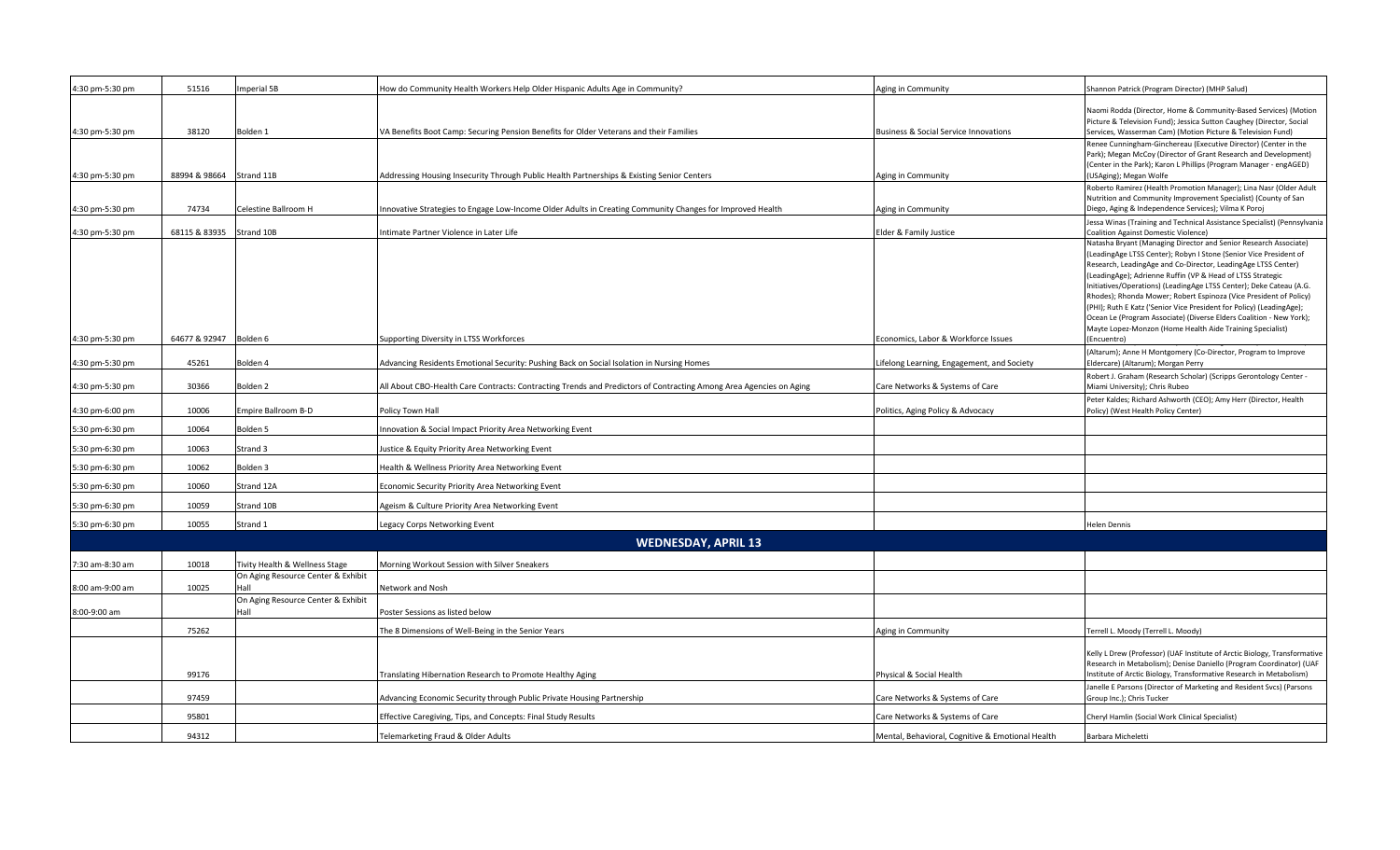|       |                                                                                                                                                                                                                              |                                                  | Leigh Ann Eagle (Executive Director, Maryland Living Well Center of<br>Excellence) (MAC, Inc., Area Agency on Aging); Sue Lachenmayr<br>(Maryland Living Well State Program Coordinator) (MAC, Inc., Area                                                             |
|-------|------------------------------------------------------------------------------------------------------------------------------------------------------------------------------------------------------------------------------|--------------------------------------------------|-----------------------------------------------------------------------------------------------------------------------------------------------------------------------------------------------------------------------------------------------------------------------|
| 92020 | Demonstrating the Return on Investment of Evidence-Based Programs and Services that Address Social Determinants                                                                                                              | Care Networks & Systems of Care                  | Agency on Aging)                                                                                                                                                                                                                                                      |
| 91672 | Labor Reality of the Elderly in Chile: Advocacy Challenges and Opportunities                                                                                                                                                 | Politics, Aging Policy & Advocacy                | Maria Consuelo Moreno (FundaciÃ <sup>3</sup> n Grandes)                                                                                                                                                                                                               |
| 88010 | COAST-IT: Connecting Older Adults and Students Through Interprofessional Telecare                                                                                                                                            | Physical & Social Health                         | Jodi Waterhouse (Director, Outreach Programs) (Jodi Waterhouse)                                                                                                                                                                                                       |
| 85653 | Preventable Hospitalizations Among Medicaid Beneficiaries with Dementia                                                                                                                                                      | Care Networks & Systems of Care                  | Cory Steinmetz (Wisconsin Bureau of Aging and Disability Resources)                                                                                                                                                                                                   |
|       |                                                                                                                                                                                                                              |                                                  | Jennifer R. Brackett (Special Events Coordinator, School of Nursing,                                                                                                                                                                                                  |
| 85569 | Taking the Pulse of Family Caregivers: How We Stayed Responsive to Caregivers' Needs During COVID-19                                                                                                                         | Aging in Community                               | Dementia Friendly San Antonio Coordinator) (University of Texas Health<br>San Antonio); Kylie Meyer (UT Health San Antonio)                                                                                                                                           |
| 84202 | Equitable Access: Addressing Systemic and Structural Barriers to Food Access Through Senior Hunger Programs                                                                                                                  | Physical & Social Health                         | Rose Saltalamacchia (Program Manager, Senior Hunger) (Feeding<br>America)                                                                                                                                                                                             |
|       |                                                                                                                                                                                                                              |                                                  | Richard Mollot (Executive Director) (Long Term Care Community                                                                                                                                                                                                         |
| 82461 | Nursing Home Surveys: Expectation vs. Reality                                                                                                                                                                                | Politics, Aging Policy & Advocacy                | Coalition); Eric Goldwein; Hayley Boldish Cronquist (Policy Attorney)<br>(Long Term Care Community Coalition)                                                                                                                                                         |
| 78790 | A Waste of Time and Money: Hoarding Behaviors as Multiple Stressors                                                                                                                                                          | Mental, Behavioral, Cognitive & Emotional Health | Jane M Roberts (Chair, Duvall Family Studies Initiative) (University of<br>South Florida Sarasota-Manatee)                                                                                                                                                            |
|       |                                                                                                                                                                                                                              |                                                  |                                                                                                                                                                                                                                                                       |
| 78723 | Care Transitions from Hospital to Home: Our Transition from Persons with Dementia to Those with COVID-19                                                                                                                     | Care Networks & Systems of Care                  | Jeffrey Klein; Michael Splaine (Principal) (Splaine Consulting)                                                                                                                                                                                                       |
| 77296 | Seniors & Suicide                                                                                                                                                                                                            | Mental, Behavioral, Cognitive & Emotional Health | Jocelyne Fliger (Elder Care Services)<br>Monte Yazzie (Injury Prevention Coordinator) (Salt River Pima-Maricopa                                                                                                                                                       |
| 74854 | Tribal Fall Prevention Programming: New Steps and Innovative Designs to Prevent Falls and the Fear of Falling                                                                                                                | Physical & Social Health                         | Indian Community); Delania Hill                                                                                                                                                                                                                                       |
|       |                                                                                                                                                                                                                              |                                                  | Patrick Anyawoke (Human Services Administrator) (Los Angeles County<br>Workforce Development, Aging and Community Services); Silvia<br>Valdivia (Human Services Administrator II) (Los Angeles County<br>Department of Workforce Development, Aging and Community     |
| 74316 | Mobile Work Operations for APS Social Workers                                                                                                                                                                                | Aging in Community                               | Services)                                                                                                                                                                                                                                                             |
| 73798 | Strengthening Clinical Care and Support for Those Impacted by Dementia                                                                                                                                                       | Care Networks & Systems of Care                  | Manpreet Mumman; Kristen Smith (Chief, Agency Operations) (County<br>of San Diego, Health and Human Services Agency); Carolyn Marie<br>Kendle (Dementia Initiatives Manager)                                                                                          |
| 72763 | Overcoming Social Isolation and Loneliness with Technology: A review of NACOG AAA's Social Isolation iPad Project                                                                                                            | Physical & Social Health                         | Brandon M Baxter (Programs Manager) (NACOG Area Agency on Aging);<br>Meredith Brewer                                                                                                                                                                                  |
| 72224 | Keeping Loved Ones Safe: LA County's Approach to Wandering for Individuals with Dementia and Cognitive Impairments                                                                                                           | Mental, Behavioral, Cognitive & Emotional Health | Cinthie Lopez Paz (Human Services Administrator, LA Found Unit) (Los<br>Angeles County Workforce Development, Aging and Community<br>Services); Christina M Raggio (CSA II) (Los Angeles County Department<br>of Workforce Development, Aging and Community Services) |
| 72206 | mproving Outcomes for Custodial Grandfamilies Through A Virtual Implementation of Acceptance and Commitment Therapy                                                                                                          | Mental, Behavioral, Cognitive & Emotional Health | Meghan Custis (Iowa State University)                                                                                                                                                                                                                                 |
| 71523 | An Intentional Community                                                                                                                                                                                                     | Aging in Community                               | Gregory Ford (Senior Resident Service Coordinator)                                                                                                                                                                                                                    |
| 69415 |                                                                                                                                                                                                                              |                                                  |                                                                                                                                                                                                                                                                       |
|       | The Association Between Wellness and Psychological Resources During COVID-19                                                                                                                                                 | Mental, Behavioral, Cognitive & Emotional Health | Nicole Michele Lehpamer (Senior Research Associate) (Mather)                                                                                                                                                                                                          |
| 65220 | Honoring the Whole Family: Examining the Impact of the DAWN Method on Dementia Caregivers<br>nnovations in Home- and Community-Based Supports and Services that Bring Us Closer to 24-hour Supervision While Residing in the | Mental, Behavioral, Cognitive & Emotional Health | Jeffrey Chandler Caldwell (LICSW) (The University Of Alabama)                                                                                                                                                                                                         |
| 60815 | Home                                                                                                                                                                                                                         | Aging in Community                               | Alilson G Vuljoin; Lainie Muller                                                                                                                                                                                                                                      |
| 57611 | HIV & Aging: Living and Thriving with HIV                                                                                                                                                                                    | Politics, Aging Policy & Advocacy                | Ronald Johnson (AIDS United); Carl Baloney, Jr.                                                                                                                                                                                                                       |
| 55835 | Balancing Caregiver Resources Provided by Michigan's Area Agencies on Aging                                                                                                                                                  | Care Networks & Systems of Care                  | Angela M Zell (Project Coordinator, Office of Research) (Michigan State<br>University-College of Human Medicine); Joan L. Ilardo (Director of<br>Research Initiatives) (Michigan State University-College of Human<br>Medicine)                                       |
| 44591 | Developing a Happiness Index for Life Plan Communities                                                                                                                                                                       | Mental, Behavioral, Cognitive & Emotional Health | Jennifer L. Smith (Director of Research) (Mather); Nicole Michele<br>Lehpamer (Senior Research Associate) (Mather)                                                                                                                                                    |
| 44463 | Virtual Healthy Habits: Creating and Researching a Virtual Nutrition Program with Home-delivered Meal Kits                                                                                                                   | Aging in Community                               | Emir Kandzetovic                                                                                                                                                                                                                                                      |
|       |                                                                                                                                                                                                                              |                                                  | Olivia Burns; Julie Grochowski (Research Specialist III) (Texas Health and                                                                                                                                                                                            |
| 44173 | Aging Texas Well: Identifying and Addressing Aging Priorities                                                                                                                                                                | Politics, Aging Policy & Advocacy                | Human Services Commission)                                                                                                                                                                                                                                            |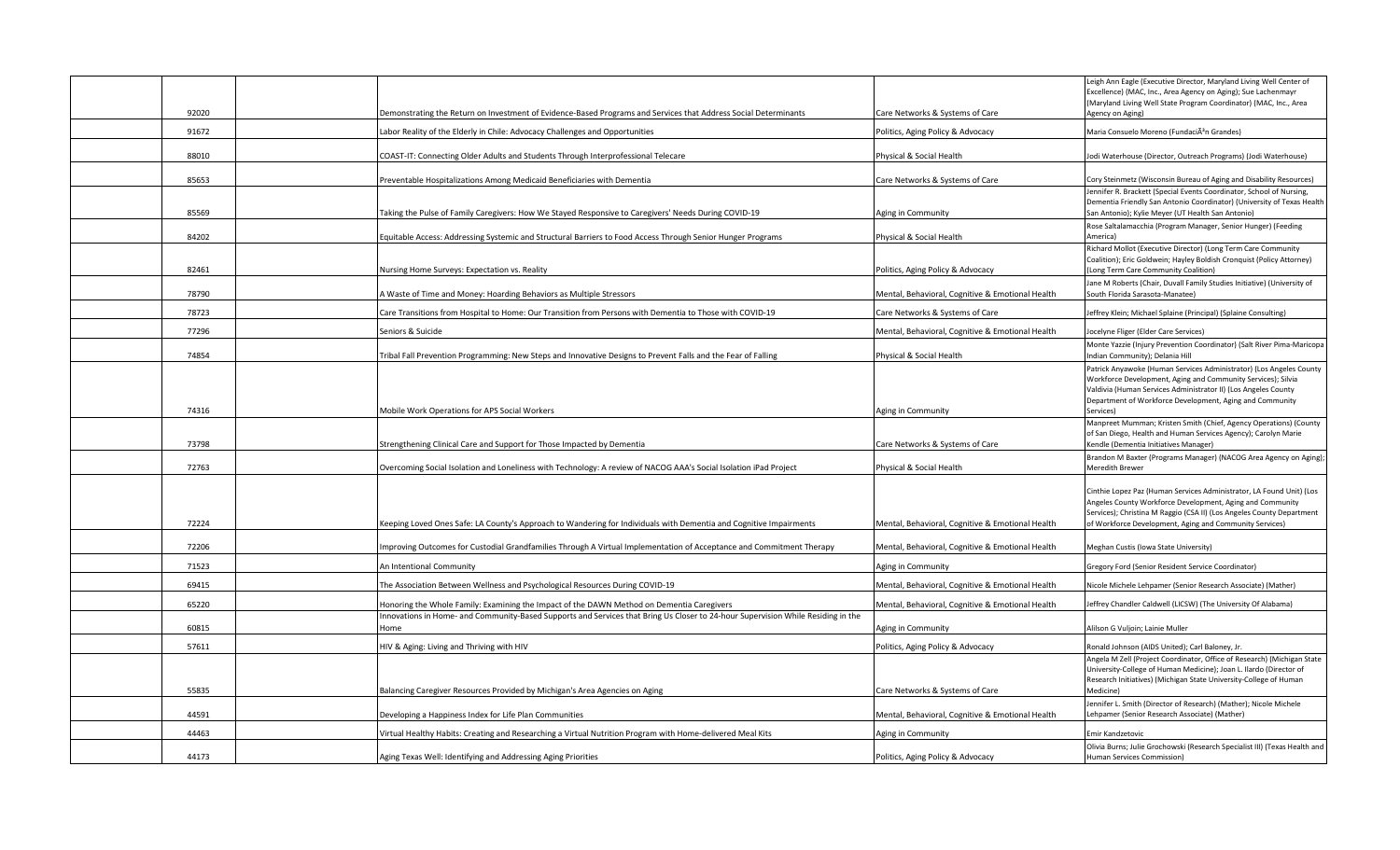|                   |       |                                |                                                                                                                                                                    |                                                  | Kera Magarill (Older Adult Behavioral Health Specialist); Laurel S B                                                                           |
|-------------------|-------|--------------------------------|--------------------------------------------------------------------------------------------------------------------------------------------------------------------|--------------------------------------------------|------------------------------------------------------------------------------------------------------------------------------------------------|
|                   | 43943 |                                | The Loneliness Project: Creating Meaning, Purpose and Community in Late Life to End Isolation and Loneliness                                                       | Physical & Social Health                         | Wonder (Clinical Services Specialist) (MCHD, MHASD); Seferina DeLeon<br>Dale (Wellness Coordinator) (Centro Cultural de Washington County)     |
|                   |       |                                |                                                                                                                                                                    |                                                  | Letty Zuno (Executive Director) (Access to Independence); Nancy Vera                                                                           |
|                   | 40392 |                                | An Aging Community: Creating Inclusive Communities For All                                                                                                         | Aging in Community                               | (Program Manager)                                                                                                                              |
|                   |       |                                |                                                                                                                                                                    |                                                  | Melissa Grimmer (Program Director of Neighbor to Neighbor &                                                                                    |
|                   | 38250 |                                | Community Companions: Patient-Centered Care Promoting Safer Hospital-to-Home Transitions in Metropolitan and Rural Areas                                           | Aging in Community                               | Communi) (Lutheran Social Service of Minnesota); Lisa Beardsley<br>(Manager of Healthcare Partnerships)                                        |
|                   |       |                                |                                                                                                                                                                    |                                                  | Juan Carlos S Martinez (Human Services Administrator I) (Los Angeles                                                                           |
|                   | 32758 |                                | Outcomes and Lessons Learned from the Implementation of Adult Protective Services (APS) Home Safe Program                                                          | Aging in Community                               | County Workforce Development, Aging and Community Services);<br>Maritza Gomez                                                                  |
|                   |       |                                |                                                                                                                                                                    |                                                  | Andrea Vastis (Sr. Director, Public Education) (National Fire Protection                                                                       |
|                   |       |                                | Supporting Physical, Social, and Economic Independence Through Fire & Fall Prevention: New tools, Partners, and Processes to Support                               |                                                  | Association); Karen Berard-Reed (Senior Project Manager-Public                                                                                 |
|                   | 30846 |                                | Your Efforts                                                                                                                                                       | Aging in Community                               | Education)<br>Julie Schoen (Deputy Director, NCEA at the Keck School of Medici)                                                                |
|                   |       |                                |                                                                                                                                                                    |                                                  | (National Center on Elder Abuse); Alycia Cisneros (USC Leonard Davis                                                                           |
|                   | 27951 |                                | How to Reframe Thorny Elder Abuse Communications                                                                                                                   | Elder & Family Justice                           | School of Gerontology)                                                                                                                         |
|                   | 26848 |                                |                                                                                                                                                                    | Care Networks & Systems of Care                  | Roberta Lynn Geidner (Manager, Horizon/Advance Care Planning)<br>(WellSpan Health System)                                                      |
|                   |       |                                | Not Having A Conversation Leaves a Tremendous Emotional and Economic Burden                                                                                        |                                                  | Melanie McNeil (State Ombudsman) (Office of the Georgia State Long-                                                                            |
|                   |       |                                |                                                                                                                                                                    |                                                  | Ferm Care Ombudsman); Amity Overall-Laib (Director, National Long-                                                                             |
|                   | 26026 |                                | Game Changer: How the Pandemic Restrictions Reshaped Ombudsman Advocacy                                                                                            | Politics, Aging Policy & Advocacy                | Term Care Ombudsman Resour) (The National Consumer Voice for<br>Quality Long-Term Care)                                                        |
|                   |       |                                |                                                                                                                                                                    |                                                  | Louis S Tenenbaum (Founder and President) (HomesRenewed                                                                                        |
|                   |       |                                |                                                                                                                                                                    |                                                  | Coalition); Jim Greatorex (Vice President, VGM Live at Home) (VGM Live                                                                         |
|                   | 24985 |                                | Current Activity Growth in the Home Modifications Market                                                                                                           | Politics, Aging Policy & Advocacy                | at Home); Jim Bland                                                                                                                            |
|                   |       |                                |                                                                                                                                                                    |                                                  | Chelsea Couch (Texercise Program Coordinator) (Texas Health and                                                                                |
|                   | 23626 |                                |                                                                                                                                                                    |                                                  | Human Services Commission); Holly Riley (Director, Office of Aging                                                                             |
|                   |       |                                | <b>Texercise: How Texas Supports Heathy Aging</b>                                                                                                                  | Physical & Social Health                         | Services Coordination) (Texas Health and Human Services Commission)                                                                            |
|                   | 22117 |                                | Educating Professional Caregivers: Why It's Important                                                                                                              | Politics, Aging Policy & Advocacy                | Kristy Russell (Health Program Specialist III)                                                                                                 |
|                   | 17601 |                                | What Factors Contribute to Depression Among Older Mexican-Americans?                                                                                               | Mental, Behavioral, Cognitive & Emotional Health | Miljana Bajic (University of Houston Graduate School of Social Work)                                                                           |
|                   | 17089 |                                | How Aging Life Care Management Can Help Boost Financial Security                                                                                                   | Care Networks & Systems of Care                  | Debra D Feldman                                                                                                                                |
|                   |       |                                |                                                                                                                                                                    |                                                  | Catherine Ann Braxton (Owner and Content Creator)                                                                                              |
|                   | 14061 |                                | The Correlation Between Sleep Deprivation and Sundowning                                                                                                           | Mental, Behavioral, Cognitive & Emotional Health | improv4caregivers)                                                                                                                             |
| 9:00 am-10:30 am  | 10003 | mpire Ballroom B-D             | Morning Keynote: High Tech and High Touch Join Forces to Revolutionize the Way Aging Adults Receive Care & ASA Member Awards<br>Ceremony Sponsored by Home Instead |                                                  | Peter Kaldes                                                                                                                                   |
|                   |       |                                |                                                                                                                                                                    |                                                  |                                                                                                                                                |
| 10:30 am-11:00 am | 10041 | Fivity Health & Wellness Stage | The Art of Managing Stress                                                                                                                                         |                                                  | lina Smith                                                                                                                                     |
| 10:45 am-12:15 pm | 90535 | Strand 12B                     | Digital Inclusion and Older Adults: A Survey of Research, Best Practices and Opportunities for Technology Engagement                                               | Age Tech                                         | Thomas Kamber (Executive Director) (Older Adults Technology<br>Services); Kami Griffiths (Executive Director)                                  |
|                   |       |                                |                                                                                                                                                                    |                                                  |                                                                                                                                                |
|                   |       |                                | Revolutionizing Training for the Long-term Care Industry: Using Non-traditional Partners and Person-centered Certified Nursing                                     |                                                  | Nicole Howell (Executive Director) (Ombudsman Services of Contra                                                                               |
| 10:45 am-12:15 pm | 87867 | Bolden 1                       | Assistant Training to Provide Economic Security for Low-income Individuals                                                                                         | Economics, Labor & Workforce Issues              | Costa and Solano County); Brianna Robinson; Dorann Zotigh; Amy<br>Diane Goldman; Kristi Koumjian (Director) (Kristi Koumjian)                  |
| 10:45 am-12:15 pm | 82258 | Bolden 5                       | The Inflection Period in Advanced Illness: When Is it Time in the Life of a Patient to Reframe Our Healthcare Focus?                                               | Care Networks & Systems of Care                  | John Mulder; Jeffrey Nelson                                                                                                                    |
|                   |       |                                |                                                                                                                                                                    |                                                  | Veronica Macias (Activities Coordinator) (Los Angeles LGBT Center);                                                                            |
|                   |       |                                |                                                                                                                                                                    |                                                  | Charles P. Hoy-Ellis (Assistant Professor, College of Social Work)                                                                             |
| 10:45 am-12:15 pm | 75261 | Bolden 4                       | A Randomized Clinical Trial (RCT) Tailored for LGBTQ+ Older Adults Living with Dementia and Care Partners                                                          | Mental, Behavioral, Cognitive & Emotional Health | (University of Utah College of Social Work)                                                                                                    |
|                   |       |                                |                                                                                                                                                                    |                                                  | Nora Super (Director, Policy & Programs) (The Milken Institute Center                                                                          |
| 10:45 am-12:15 pm | 73777 | Celestine Ballroom H           | Building Equity, Breaking Down Stigma, and Empowering Behavior Changes to Support Brain Health Among Older Adults                                                  | Mental, Behavioral, Cognitive & Emotional Health | for the Future of Aging); Laura L Mehegan; Duke Han; Jessica Langbaum                                                                          |
|                   |       |                                |                                                                                                                                                                    |                                                  | stephanie giordano (Human Services Research Institute); April Young<br>(ADvancing States); James Bulot (Vice President) (WellSky Corporation); |
| 10:45 am-12:15 pm | 64635 | Strand 4                       | Food Insecurity and Social Determinants of Wellness Among Older Adults                                                                                             | Physical & Social Health                         | Eric Lam                                                                                                                                       |
|                   |       |                                |                                                                                                                                                                    |                                                  | Aisha Bonner Cozad (Senior Research Advisor) (AARP); Julie Bates PhD                                                                           |
| 10:45 am-12:15 pm | 51018 | Bolden 2                       | AARP's Research: What We Have Learned About the LGBT Population                                                                                                    | Global & Societal Cultures of Aging              | (Associate State Director) (AARP California)                                                                                                   |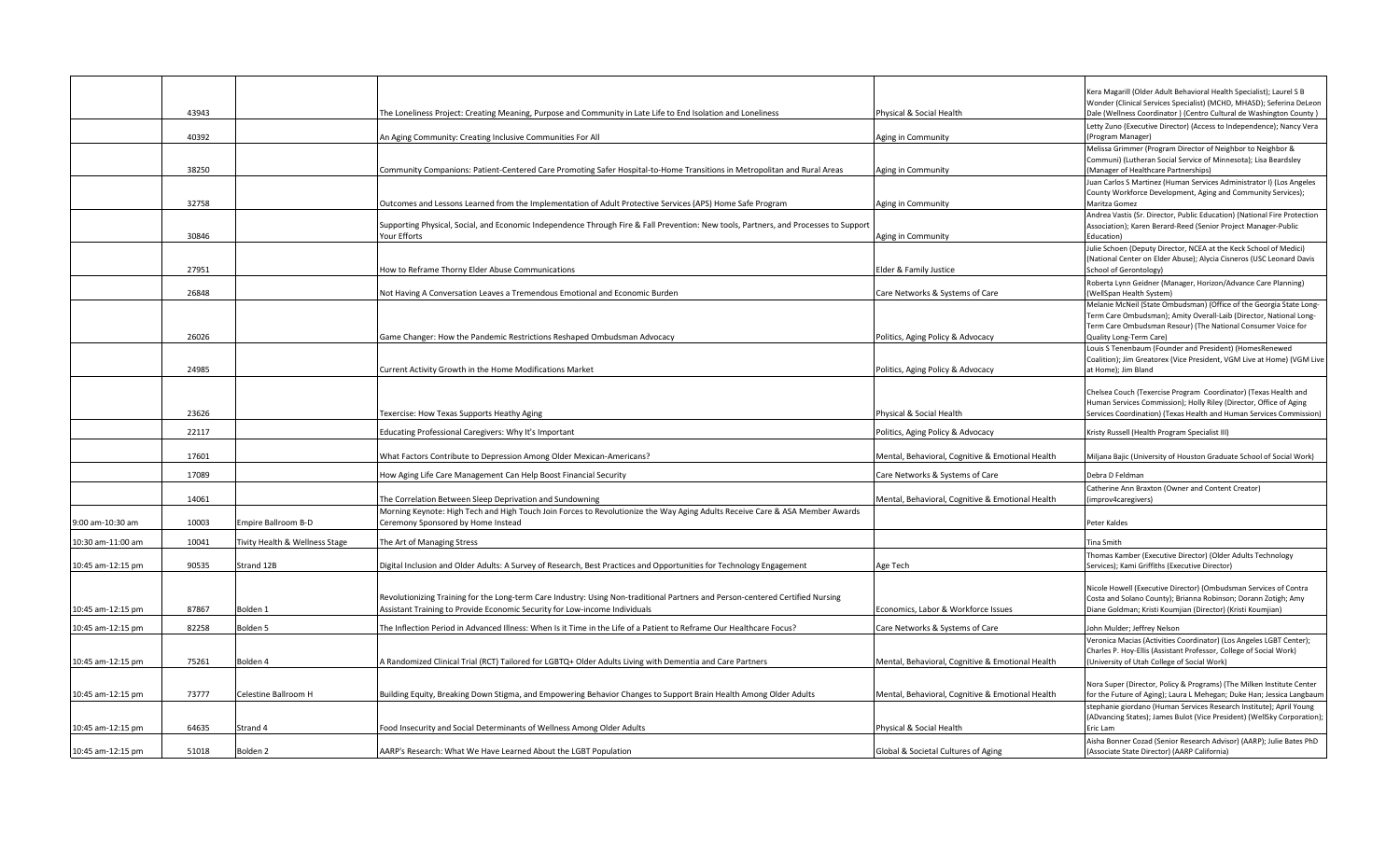| 10:45 am-12:15 pm | 35807                  | Strand 11B                                           | Regional Superstructures and the Future of the Age-Friendly Communities Movement                                                          | Aging in Community                                                                 | Emily A Greenfield (Associate Professor); Brad Winick<br>(Consultant/Catalyst/Dot Connector) (AgeOptions); Holly I Dabelko-<br>Schoeny (Assistant Professor) (Ohio State University); Katie White;<br>Patricia A Oh (University of Maine Center on Aging) |
|-------------------|------------------------|------------------------------------------------------|-------------------------------------------------------------------------------------------------------------------------------------------|------------------------------------------------------------------------------------|-----------------------------------------------------------------------------------------------------------------------------------------------------------------------------------------------------------------------------------------------------------|
| 10:45 am-12:15 pm | 35435                  | Celestine Ballroom F                                 | Real Talk from Those We Serve                                                                                                             | ifelong Learning, Engagement, and Society.                                         | Kelly O'Connor (Founder) (Calhoun Legacy LLC)                                                                                                                                                                                                             |
| 10:45 am-12:15 pm | 29857                  | Strand 3                                             | Implementing the NASEM Recommendations on Loneliness and Isolation: Community and Health Care Partnerships                                | Physical & Social Health                                                           | Mia Grigg (Institute on Aging); Nicole Lowery; Tracy Lustig                                                                                                                                                                                               |
| 10:45 am-12:15 pm | 14004                  | Bolden 6                                             | Rebuilding the Direct Care Workforce in 2022: Where We Can Go from Here                                                                   | Economics, Labor & Workforce Issues                                                | Robert Espinoza (Vice President of Policy) (PHI); Kezia Scales (Director<br>of Policy Research) (PHI); Emily Dieppa                                                                                                                                       |
| 12:00 pm-12:30 pm | 10036                  | Tivity Health & Wellness Stage                       | Building a Digital Care Community for Caregivers                                                                                          |                                                                                    | Christina Best (Editor in Chief)                                                                                                                                                                                                                          |
| 12:00 pm-12:30 pm | 10031                  | CDW Stage in the OATS from AARP<br>Age-Tech Pavilion | Emerging Tech Trends from CES 2022                                                                                                        |                                                                                    | [homas Kamber (Executive Director) (Older Adults Technology Services                                                                                                                                                                                      |
| 12:30 pm-1:30 pm  | 10009                  | Empire Ballroom A                                    | A Lunch & Learn: How Innovations in Technology Provide New Opportunities for Older Adults sponsored by Meta (Preregistration<br>Required) |                                                                                    |                                                                                                                                                                                                                                                           |
| 12:45 pm-1:15 pm  | 10032                  | CDW Stage in the OATS from AARP<br>Age-Tech Pavilion | Stoke the Embers: Innovation and Design Thinking                                                                                          |                                                                                    | [homas Kamber (Executive Director) (Older Adults Technology Services)                                                                                                                                                                                     |
| 1:30 pm-2:30 pm   | 10065                  | Celestine Ballroom H                                 | How Not to Be Ageist, on Webinars and in Print                                                                                            | Business & Social Service Innovations                                              | Alison Biggar; Julia Burrowes                                                                                                                                                                                                                             |
| 1:30 pm-2:30 pm   | 10008                  | Bolden <sub>5</sub>                                  | Fundraising and Development for Aging: A How-to Guide to reframe aging to speak to donors and funders                                     | <b>Business &amp; Social Service Innovations</b>                                   | Lindsay A. Goldman (CEO) (Grantmakers in Aging); Rani E Snyder (Vice<br>President, Program) (The John A. Hartford Foundation); Mary Alexander<br>(VP, Strategic Partnerships and Healthcare Integrat) (Home Instead -<br>Corporate Office); Cindy Morris  |
| 1:30 pm-2:30 pm   | 93416                  | mperial 9                                            | Resilience Is Your Superpower: The Five Paths of Retraining Your Brain for Happier Aging                                                  | Mental, Behavioral, Cognitive & Emotional Health                                   | Pamela Braverman-Schmidt (Professor of Human Services) (Bunker Hill<br>Community College)                                                                                                                                                                 |
| 1:30 pm-2:30 pm   | 38393                  | <b>Imperial 5B</b>                                   | Unlocking the Door to Social Isolation: A Collaborative Approach                                                                          | Mental, Behavioral, Cognitive & Emotional Health                                   | Harriet Blank (Director Geriatric Services) (OHEL Children's Home &<br><b>Family Services)</b>                                                                                                                                                            |
| 1:30 pm-2:30 pm   | 74066                  | Bolden <sub>1</sub>                                  | Next Avenue Influencers in Aging on Aging in America                                                                                      | Politics, Aging Policy & Advocacy                                                  |                                                                                                                                                                                                                                                           |
| 1:30 pm-2:30 pm   | 68367                  | Strand 11B                                           | Impowered Voices: Integrating Diverse Older People Into a Comprehensive Community Strategy in Rural America                               | Aging in Community                                                                 | Debbie Bresette (Executive Director) (Bastrop County Cares); Abena<br>Asante (St David's Foundation); Carla Emery-Culberson                                                                                                                               |
| 1:30 pm-2:30 pm   | 63467                  | Strand 12B                                           | Older Adults' Experience of Virtual Care: Action Steps to Increase Access and Equity                                                      | Age Tech                                                                           | Jennifer DeYoung (Senior Director) (United States of Care); Michael<br>Kurliand (Director of Telehealth) (West Health Institute); Joshua<br>Hofmeyer; Ross Colt (Dr) (Gary and Mary West PACE); Christopher L<br>Stark (Chief Clinical Officer)           |
| 1:30 pm-2:30 pm   | 61880 & 84677 Bolden 6 |                                                      | Intersections of Economic Security for Older Adults & What Pandemic Recovery Will Look Like                                               | Economics, Labor & Workforce Issues                                                | Aisha Bonner Cozad (Senior Research Advisor) (AARP); Katherine<br>Bridges (Senior Research Advisor) (AARP); Cassandra Cantave Burton<br>(Senior Research Advisor) (AARP)                                                                                  |
|                   |                        |                                                      |                                                                                                                                           |                                                                                    | Douglas Shadel (Field Director) (AARP Washington State); Kathy Stokes;<br>Bridget Small (Consumer Education Specialist) (Federal Trade                                                                                                                    |
| 1:30 pm-2:30 pm   | 49910 & 88391          | Strand 10B                                           | Warning Signs of Scams and Helping Older Adults Avoid Them                                                                                | Elder & Family Justice                                                             | Commission)<br>Nora Boretti (Assistant Director) (US Government Accountability                                                                                                                                                                            |
| 1:30 pm-2:30 pm   | 46660                  | Strand 3                                             | Financial Exploitation of Older Adults: Why Don't We Know More About the Costs?                                                           | Elder & Family Justice                                                             | Office); Jennifer Spoeri (Philadelphia Corporation for Aging)                                                                                                                                                                                             |
| 1:30 pm-2:30 pm   | 40850                  | Celestine Ballroom F                                 | Equitable Entrepreneurship as a Pathway to Economic Security                                                                              | Economics, Labor & Workforce Issues                                                | Melissa Grober-Morrow (Thought Leadership Director, Financial<br>Resilience) (AARP); Felicia Brown                                                                                                                                                        |
| 1:30 pm-2:30 pm   | 30512 & 33322 Bolden 2 |                                                      | Speaking Out to Disrupt Ageism                                                                                                            | Global & Societal Cultures of Aging; Global & Societal<br><b>Cultures of Aging</b> | Beth Long-Higgins (Executive Director, Ruth Parker Center for Abundant<br>Aging, Marion Ohio) (United Church Homes, Marion, Ohio); Elizabeth B<br>Boyd (Director of Congregational Resources) (Seabury Resources for<br>Aging)                            |
| 1:30 pm-2:30 pm   | 28643                  | Celestine Ballroom A                                 | Aging Toward Hope and Not Despair; Sharing Housing As a Choice                                                                            | Aging in Community                                                                 | Annamarie Pluhar (Founder) (Sharing Housing, Inc.); Janet F Cramer<br>(Marriage/Family/Psychotherapist, Board Member Shar) (Cramer<br>Marriage and Family Therapy)                                                                                        |
| 1:30 pm-3:00 pm   | 62800                  | Strand 13AB                                          | All The Lonely People: The Faces of the Global Epidemic of Loneliness and Isolation                                                       | Mental, Behavioral, Cognitive & Emotional Health                                   | Joseph Applebaum                                                                                                                                                                                                                                          |
| 1:30 pm-2:30 pm   | 10039                  | Celestine Ballroom B                                 | DEI Upstanders Meeting (By Invitation Only)                                                                                               |                                                                                    |                                                                                                                                                                                                                                                           |
| 1:30 pm-2:00 pm   | 10033                  | CDW Stage in the OATS from AARP<br>Age-Tech Pavilion | Coming to a City Near You: Scaling, Distribution and Network Expansion.                                                                   |                                                                                    | Thomas Kamber (Executive Director) (Older Adults Technology Services)                                                                                                                                                                                     |
| 3:00 pm-4:00 pm   | 13886                  | Bolden <sub>5</sub>                                  | Villages, An Organic Model for Home and Community                                                                                         | Aging in Community                                                                 | Barbara H Sullivan (Executive Director) (Village to Village Network);<br>Hilary Simmons (Executive Director)                                                                                                                                              |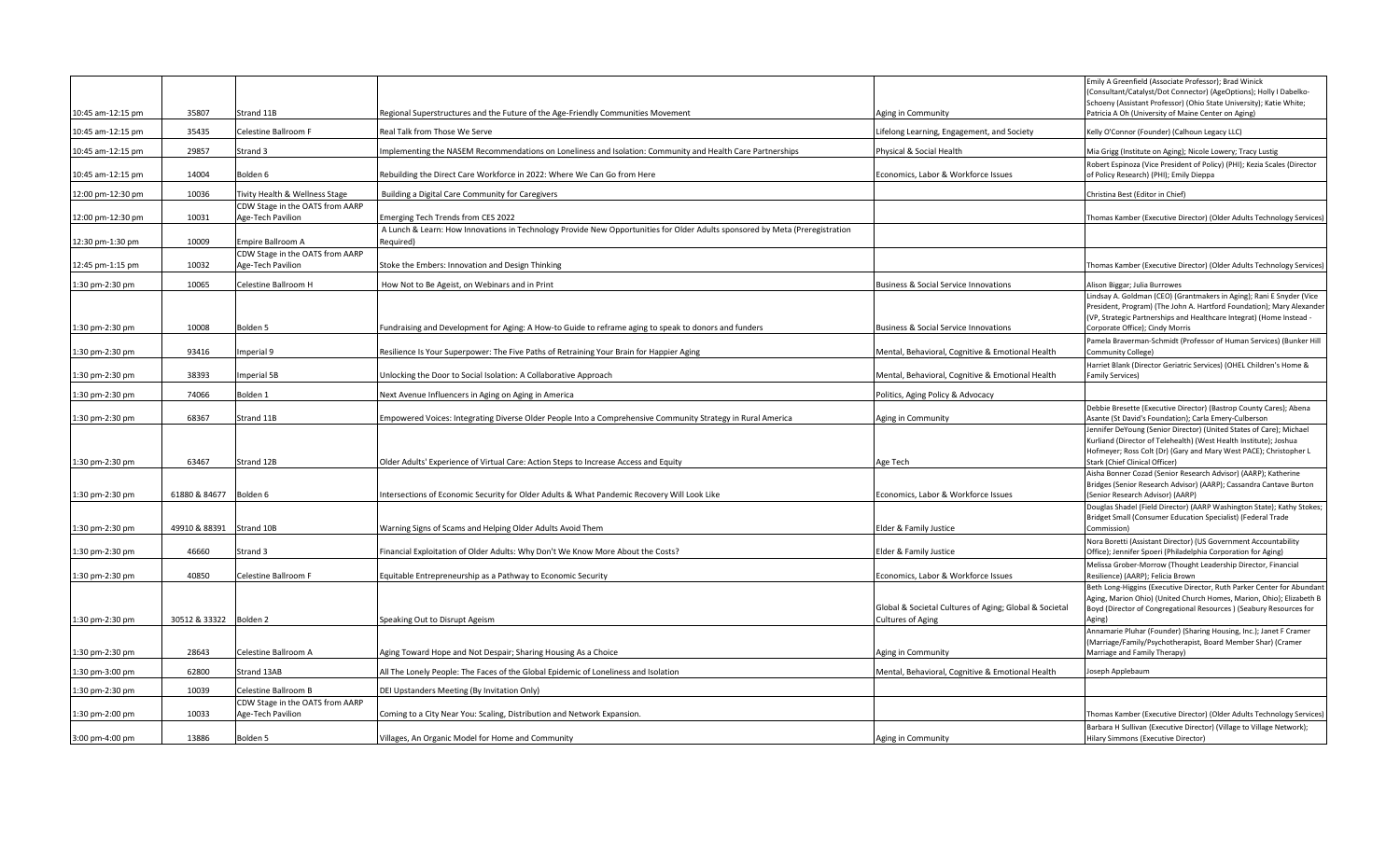|                 |               |                                |                                                                                                                                                |                                                  | Jodi Waterhouse (Director, Outreach Programs) (Jodi Waterhouse);<br>Mary Miller (Victim Outreach Supervisor) (Area Agency on Aging 3);                                                                                                                                                                                                                                                                                                                                                                                                                                                                                                                                             |
|-----------------|---------------|--------------------------------|------------------------------------------------------------------------------------------------------------------------------------------------|--------------------------------------------------|------------------------------------------------------------------------------------------------------------------------------------------------------------------------------------------------------------------------------------------------------------------------------------------------------------------------------------------------------------------------------------------------------------------------------------------------------------------------------------------------------------------------------------------------------------------------------------------------------------------------------------------------------------------------------------|
| 3:00 pm-4:00 pm | 45307 & 47776 | Strand 10B                     | Elder Abuse: Improving Quality of Care and a AAA's Approach                                                                                    | Elder & Family Justice                           | Anna Hairston                                                                                                                                                                                                                                                                                                                                                                                                                                                                                                                                                                                                                                                                      |
| 3:00 pm-4:00 pm | 96344         | mperial 9                      | The Impact of COVID-19 on Nursing Home Residents: Where Do We Go from Here?                                                                    | Care Networks & Systems of Care                  | Carol Scott (Ombudsman Specialist) (The National Consumer Voice for<br>Quality Long-Term Care)                                                                                                                                                                                                                                                                                                                                                                                                                                                                                                                                                                                     |
| 3:00 pm-4:00 pm | 55686         | mperial 5B                     | Assess and Address: Medical Residents Social Determinants of Health Training Project                                                           | Physical & Social Health                         | Joan L. Ilardo (Director of Research Initiatives) (Michigan State<br>University-College of Human Medicine)                                                                                                                                                                                                                                                                                                                                                                                                                                                                                                                                                                         |
| 3:00 pm-4:00 pm | 97234         | Bolden 1                       | Progress Requires Change, But Is All Change Progress?                                                                                          | Politics, Aging Policy & Advocacy                | Richard Browdie (Western Reserve Area Agency on Aging (WRAAA))                                                                                                                                                                                                                                                                                                                                                                                                                                                                                                                                                                                                                     |
| 3:00 pm-4:00 pm | 85111         | Bolden 2                       | Stronger Together than Separate: Building Our Capacity for Innovative LGBT+ Older Adult Initiatives                                            | Global & Societal Cultures of Aging              | Kim Hunt (Executive Director) (Pride Action Tank/AIDS Foundation of<br>Chicago); Kelly Rice (Program Manager, Aging Services) (Howard Brown<br>Health Center)                                                                                                                                                                                                                                                                                                                                                                                                                                                                                                                      |
| 3:00 pm-4:00 pm | 81727         | Celestine Ballroom H           | <b>Jniversal Housing Beyond the Ramp</b>                                                                                                       | Aging in Community                               | Ron V Wickman (Architect)                                                                                                                                                                                                                                                                                                                                                                                                                                                                                                                                                                                                                                                          |
| 3:00 pm-4:00 pm | 56321 & 58988 | Celestine Ballroom A           | An Intersectional Look at the Needs of Diverse Older Adults & Innovations Addressing Well-Being                                                | <b>Business &amp; Social Service Innovations</b> | Tobi A Abramson (Director, Geriatric Mental Health) (New York City<br>Department for the Aging); Jacquelin Berman (Deputy Assistant<br>Commissioner, Research) (New York City Department for the Aging);<br>Melissa Gray (Program Manager, National Aging and Disa) (USAging);<br>Virginia Dize (Program Director & Co-Director, Natl Aging and Dis)<br>(USAging)                                                                                                                                                                                                                                                                                                                  |
| 3:00 pm-4:00 pm | 49889 & 57301 | Strand 12B                     | Virtual Delivery: Tech-Enables Health, Home Care, and Senior Centers                                                                           | Age Tech                                         | Kelly Cronin (Deputy Administrator, Center for Innovation and<br>Partnership) (Administration for Community Living (ACL)); Sarita A<br>Mohanty (President & CEO) (The SCAN Foundation); Nora Super<br>(Director, Policy & Programs) (The Milken Institute Center for the<br>Future of Aging)                                                                                                                                                                                                                                                                                                                                                                                       |
|                 |               |                                |                                                                                                                                                |                                                  | Kimberly Callinan (President and Chief Executive Officer) (Compassion &                                                                                                                                                                                                                                                                                                                                                                                                                                                                                                                                                                                                            |
| 3:00 pm-4:00 pm | 29306         | Celestine Ballroom F           | Medical Aid in Dying: It's Time We Put End-of-Life in Our Own Hands                                                                            | Physical & Social Health                         | Choices); Catherine Sonquist Forest; Tracey Bush                                                                                                                                                                                                                                                                                                                                                                                                                                                                                                                                                                                                                                   |
| 3:00 pm-4:00 pm | 25889 & 88509 | Bolden 6                       | <b>Advancing Economic Security</b>                                                                                                             | Economics, Labor & Workforce Issues              | Denny Chan (Directing Attorney) (Justice in Aging); Karyne Jones<br>(President and CEO) (National Caucus and Center on Black Aging, Inc.);<br>Yanira Cruz (President & CEO) (National Hispanic Council on Aging); Alex<br>Camardelle                                                                                                                                                                                                                                                                                                                                                                                                                                               |
|                 |               |                                |                                                                                                                                                |                                                  |                                                                                                                                                                                                                                                                                                                                                                                                                                                                                                                                                                                                                                                                                    |
| 3:00 pm-4:00 pm | 25857 & 50938 | Bolden 4                       | The Crossroads of Technology and Dementia Caregiving                                                                                           | Mental, Behavioral, Cognitive & Emotional Health | Kylie Meyer (UT Health San Antonio); Jennifer R. Brackett (Special<br>Events Coordinator, School of Nursing, Dementia Friendly San Antonio<br>Coordinator) (University of Texas Health San Antonio); Heather Cooper<br>Ortner (President & CEO) (Alzheimer's Los Angeles); Cathleen Ladd (Vice<br>President, Programs) (Alzheimer's Los Angeles)                                                                                                                                                                                                                                                                                                                                   |
| 3:00 pm-4:00 pm | 96945         | Celestine Ballroom E           | Lightning Round: Economic Security                                                                                                             | Politics, Aging Policy & Advocacy                | Lauren E Popham (Associate Director, Research and Evaluation)<br>(National Council on Aging); Susan L Silberman (Senior Director,<br>Research & Evaluation) (National Council on Aging); Karen Sherman<br>(Law Offices of Karen L Sherman); Mateo Sancho Cardiel (PhD)<br>(CUNY/UNED); Whitney Lingle (Executive Director) (Senior Adult<br>Activities Center Of Montgomery County); Afik Gal; Jarmin C Yeh<br>(Assistant Professor) (UCSF School of Medicine); Brittney Pond; Tamara<br>H Herrick (Program Manager, MaineHealth Alzheimer's Disease<br>Partnership) (MaineHealth); Karen L Shilvock-Cinefro<br>Shelley Lyford, CEO & Chair of West Health, the Gary and Mary West |
| 3:00 pm-4:30 pm | 10007         | Empire Ballroom A              | 2022 West Health Aging and Policy Summit--A Spark to a Flame: Igniting Solutions to Improve Aging                                              |                                                  | Foundation, and the West Health Institute; Tim Lash, MBA, President of<br>West Health and the West Health Policy Center; CEO of Gary and Mary<br><b>West PACE</b>                                                                                                                                                                                                                                                                                                                                                                                                                                                                                                                  |
| 3:00 pm-4:00 pm | 10048         | Celestine Ballroom B           | Health & Well-Being Advisory Council Meeting (By Invitation Only)                                                                              |                                                  |                                                                                                                                                                                                                                                                                                                                                                                                                                                                                                                                                                                                                                                                                    |
| 3:00 pm-3:30 pm | 10042         | Tivity Health & Wellness Stage | The Art of Managing Stress                                                                                                                     |                                                  | <b>Tina Smith</b>                                                                                                                                                                                                                                                                                                                                                                                                                                                                                                                                                                                                                                                                  |
| 4:30 pm-5:30 pm | 41045         | Celestine Ballroom H           | Pivot: Successfully Migrating a High-Touch In-Person Program for Older Adults with Vision Loss Into the Virtual World                          | Age Tech                                         | Lynn M Dubinsky (Regional Director) (Braille Institute of America);<br>Gabriel Harlan (Braille Institute of America); Phillip Reeves (Director,<br>Client Experience) (Braille Institute of America)                                                                                                                                                                                                                                                                                                                                                                                                                                                                               |
| 4:30 pm-5:30 pm | 20969         | mperial 9                      | Medical Volunteers on Wheels: Champions of Intergenerational Service-Learning                                                                  | Care Networks & Systems of Care                  | C. Oren Renick (Professor, School of Health Administration) (Southwest<br>Texas State University); Sarah Cheney (Executive Director)                                                                                                                                                                                                                                                                                                                                                                                                                                                                                                                                               |
| 4:30 pm-5:30 pm | 97869         | Bolden 2                       | The Smiling Souls, an Online Interactive Musical, Entertainment and Engagement Platform and its Effects on Older Adults in India &<br>Globally | Mental, Behavioral, Cognitive & Emotional Health | Tejasa Jhaveri; Tejasa Jhaveri; Mary Mittelman (Research Professor,<br>Department of Psychiatry) (New York University School of Medicine);<br>Carol Rosenstein (Music Mends Minds); Henry Chen                                                                                                                                                                                                                                                                                                                                                                                                                                                                                     |
|                 |               |                                |                                                                                                                                                |                                                  |                                                                                                                                                                                                                                                                                                                                                                                                                                                                                                                                                                                                                                                                                    |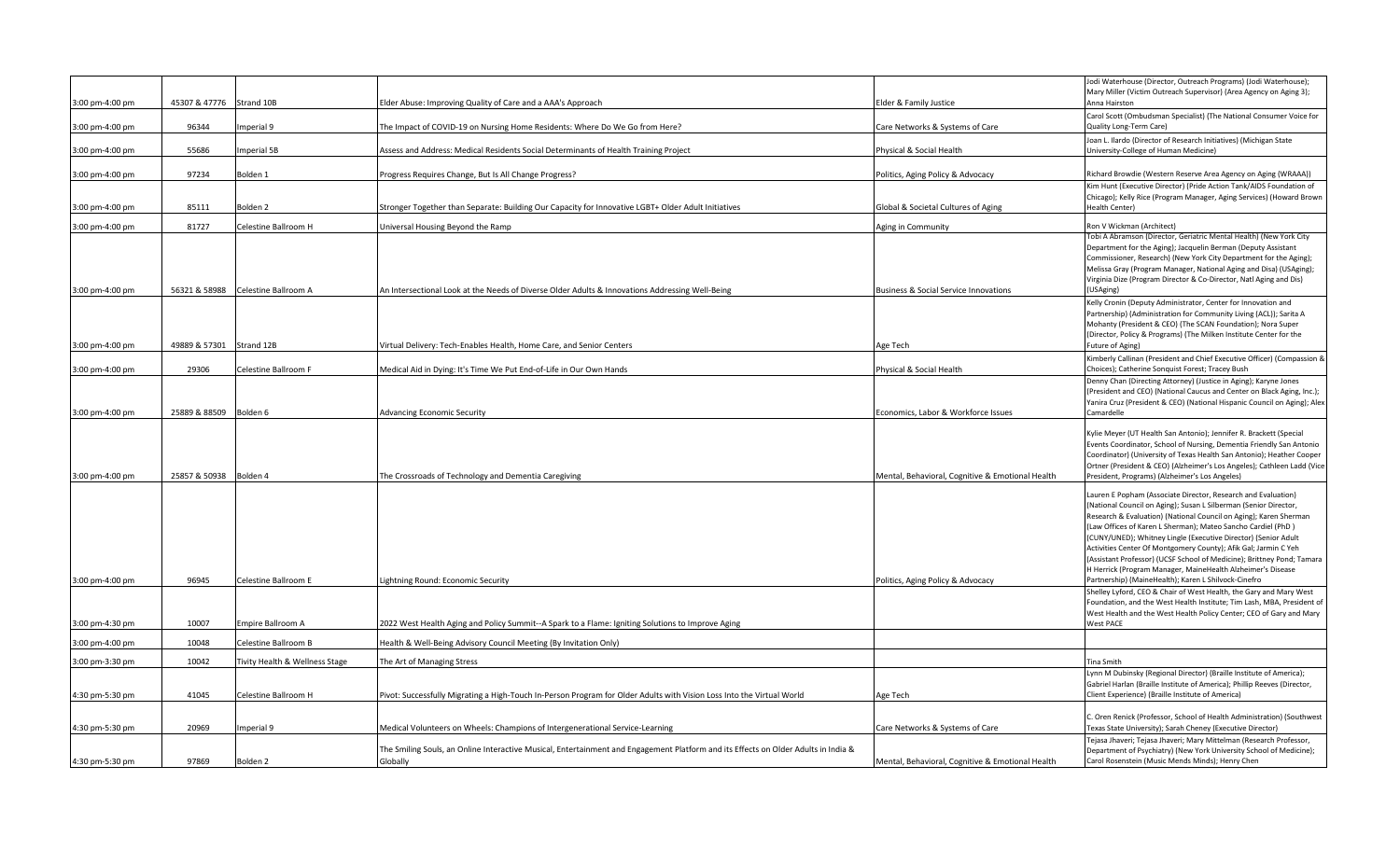| 4:30 pm-5:30 pm | 80924         | Strand 3                        | Navigating the Medicare Maze: Using an Online Tool to Help Older Adults Maximize Their Coverage                                                                        | <b>Business &amp; Social Service Innovations</b> | Josh Hodges (National Council on Aging); Nicole Knowles (National<br>Council on Aging)                                                  |
|-----------------|---------------|---------------------------------|------------------------------------------------------------------------------------------------------------------------------------------------------------------------|--------------------------------------------------|-----------------------------------------------------------------------------------------------------------------------------------------|
|                 |               |                                 |                                                                                                                                                                        |                                                  |                                                                                                                                         |
|                 |               |                                 |                                                                                                                                                                        |                                                  | Jay Poole (Assistant Professor); Fran Pearson (Program Director CSWEI)                                                                  |
| 4:30 pm-5:30 pm | 78531 & 61914 | Celestine Ballroom A            | Homelessness: Integrated Health Approaches and Intergovernmental Collaboration                                                                                         | <b>Business &amp; Social Service Innovations</b> | (University of North Carolina at Greensboro); Maritza Gomez                                                                             |
|                 |               |                                 |                                                                                                                                                                        |                                                  | Amy DelPo (Administrator of Older Adult Services) (Denver Public                                                                        |
|                 |               |                                 |                                                                                                                                                                        |                                                  | Library); Wendy Pender (Older Adults Program Coordinator) (King<br>County Library System); Jenny LaPerriere (Manager of Adult Services) |
| 4:30 pm-5:30 pm | 66117         | Celestine Ballroom F            | Your Public Library, Your Community Partner                                                                                                                            | Lifelong Learning, Engagement, and Society       | (Denver Public Library)                                                                                                                 |
|                 |               |                                 |                                                                                                                                                                        |                                                  |                                                                                                                                         |
| 4:30 pm-5:30 pm | 64631         | Bolden 6                        | They Have Always Been Essential: Building Engagement and Appreciation for Direct Care Workers in a Time of COVID and Racial Unrest Economics, Labor & Workforce Issues |                                                  | Deke Cateau (A.G. Rhodes)                                                                                                               |
|                 |               |                                 |                                                                                                                                                                        |                                                  | Leslie Edstrom (Community Planning Manager) (AgeGuide Northeastern                                                                      |
| 4:30 pm-5:30 pm | 57939         | Bolden 1                        | Legislative Aide Advocacy 101                                                                                                                                          | Politics, Aging Policy & Advocacy                | Illinois Area Agency On Aging)                                                                                                          |
| 4:30 pm-5:30 pm | 56110         | Strand 4                        | Our Homes, Not Nursing Homes! Benefits of Being in the Community Rather Than in the Nursing Home                                                                       | Aging in Community                               | Kim L Gibson (Executive Director) (disABILITY LINK); Katrina Parsons                                                                    |
|                 |               |                                 |                                                                                                                                                                        |                                                  | jane carmody (senior program officer) (The John A Hartford                                                                              |
|                 |               |                                 |                                                                                                                                                                        |                                                  | Foundation); Christina Marneris (Community Services Program                                                                             |
|                 |               |                                 |                                                                                                                                                                        |                                                  | Supervisor) (Area Agency on Aging & Disabilities of Southwest                                                                           |
| 4:30 pm-5:30 pm | 52641         | Bolden 5                        | Promoting Equity Through Innovative Models of Community Care                                                                                                           | <b>Business &amp; Social Service Innovations</b> | Washington); Ofra Paz; Kim Brooks (Chief Operating Officer)                                                                             |
|                 |               |                                 |                                                                                                                                                                        |                                                  | Jason Resendez (Executive Director, UsAgainstAlzheimer's Center for                                                                     |
|                 |               |                                 |                                                                                                                                                                        |                                                  | Brain Health Equity & Chief of Staff) (USAgainstAlzheimer's); Stephanie                                                                 |
|                 |               |                                 |                                                                                                                                                                        |                                                  | Monroe (Director) (USAgainstAlzheimer's); Porchea Fort (Navigation                                                                      |
|                 |               |                                 |                                                                                                                                                                        |                                                  | Services Manager) (Roots Community Health Center); Erika Neal (Health                                                                   |
|                 |               |                                 |                                                                                                                                                                        |                                                  | Navigator) (Roots Community Health Center); Stephanie Monroe                                                                            |
| 4:30 pm-5:30 pm | 31953         | Bolden 4                        | Justice & Equity in Brain Health: Addressing Disparities in Alzheimer's in Communities of Color                                                                        | Mental, Behavioral, Cognitive & Emotional Health | (Director) (USAgainstAlzheimer's)                                                                                                       |
|                 |               |                                 |                                                                                                                                                                        |                                                  | Nichole Dennis (Program Director) (Cybercrime Support Network);                                                                         |
|                 |               |                                 |                                                                                                                                                                        |                                                  | Mark Batchelor (Vice President, Community-Based Programs)                                                                               |
|                 |               |                                 |                                                                                                                                                                        |                                                  | (Cybercrime Support Network); Rachel Gibson (Director) (The National                                                                    |
|                 |               |                                 |                                                                                                                                                                        |                                                  | Center for Victims of Crime); Robert J. Mascio (Director) (FINRA Investor                                                               |
| 4:30 pm-5:30 pm | 26350 & 95589 | Strand 10B                      | Financial & Cyber Crimes' Assisting Victims and New Approaches to Recovery                                                                                             | Elder & Family Justice                           | <b>Education Foundation)</b>                                                                                                            |
|                 |               |                                 |                                                                                                                                                                        |                                                  | Ronald Bruno (Executive Director) (Morningside Retirement And Health                                                                    |
|                 |               |                                 |                                                                                                                                                                        |                                                  | Services); Aaron Rooney (Clinical Director and NORC Program Director)                                                                   |
|                 |               |                                 |                                                                                                                                                                        |                                                  | (Stanley M Isaacs Neighborhood Center); Biagio Zarcone (EngAge                                                                          |
|                 |               |                                 |                                                                                                                                                                        |                                                  | Program Director & Community Care Manager) (Fairport Baptist                                                                            |
|                 |               |                                 |                                                                                                                                                                        |                                                  | Homes); Betty Christensen (Program Developer) (Minnesota River Area                                                                     |
| 4:30 pm-5:30 pm | 22275 & 73064 | Strand 11B                      | Naturally Occurring and the Strategic Opportunities of Retirement Communities                                                                                          | Aging in Community                               | Agency on Aging)                                                                                                                        |
|                 |               |                                 |                                                                                                                                                                        |                                                  | Ali Ahmadi; Leigh Davison; Gregory J Olsen (Director) (New York State                                                                   |
| 4:30 pm-5:30 pm | 14842 & 54536 | Strand 12B                      | Deploying Technology to Address SDOH                                                                                                                                   | Age Tech                                         | Office for the Aging); Dor Skuler (Intuition Robotics)                                                                                  |
|                 |               |                                 |                                                                                                                                                                        |                                                  | Bob Blancato (President) (Matz, Blancato & Associates); Paula A. Basta                                                                  |
|                 |               |                                 |                                                                                                                                                                        |                                                  | (Director) (Illinois Department on Aging); Joel White (Founder and                                                                      |
|                 |               |                                 |                                                                                                                                                                        |                                                  | President) (Horizon Government Affairs, LLC); Ramsey Alwin (President                                                                   |
| 4:30 pm-6:00 pm | 10005         | Empire Ballroom B-D             | Panel of Pundits                                                                                                                                                       | Politics, Aging Policy & Advocacy                | & CEO) (National Council on Aging)                                                                                                      |
|                 |               | CDW Stage in the OATS from AARP |                                                                                                                                                                        |                                                  | Thomas Kamber (Executive Director) (Older Adults Technology                                                                             |
| 4:30 pm-5:00 pm | 10052         | Age-Tech Pavilion               | Closing Time and Key Takeaways with Peter Kaldes                                                                                                                       |                                                  | Services); Peter Kaldes                                                                                                                 |
|                 |               |                                 |                                                                                                                                                                        |                                                  | Paula A. Basta (Director) (Illinois Department on Aging); Terri Worman                                                                  |
| 6:00 pm-7:00 pm | 10102         | Bolden 2                        | Peer Group: LGBTQ+ Aging                                                                                                                                               |                                                  | Consultant ) (Virtual Community Hub, LLC)                                                                                               |
|                 |               |                                 |                                                                                                                                                                        |                                                  |                                                                                                                                         |
|                 |               |                                 |                                                                                                                                                                        |                                                  | Jennifer M-F Horn (Family Caregiver Support Center - Care Planner;                                                                      |
| 6:00 pm-7:00 pm | 94223         | Imperial 1                      | Peer Group: Who Hears the Stories of the Forgotten? Intergenerational Program Connecting Older LGBT Adults with LGBTQIA+ Youth.                                        | Lifelong Learning, Engagement, and Society       | LGBTQIA+ and Veteran Services Educator) (Newman University)                                                                             |
|                 |               |                                 |                                                                                                                                                                        |                                                  |                                                                                                                                         |
|                 |               |                                 |                                                                                                                                                                        |                                                  | Debra L Cherry (Executive Vice President) (Alzheimer's Los Angeles);                                                                    |
| 6:00 pm-7:00 pm | 88481         | Strand 13AB                     | Peer Group: Alzheimer's and Related Disorders Peer Group                                                                                                               | Mental, Behavioral, Cognitive & Emotional Health | Kate Gordon (Health Policy Analyst) (Splaine Consulting)                                                                                |
| 6:00 pm-7:00 pm | 78268         | Strand 12B                      | Peer Group: Home Health Caregivers: Paid Family or Something Else?                                                                                                     | Care Networks & Systems of Care                  | Pamela Monaghan-Geernaert (Northern State University)                                                                                   |
| 6:00 pm-7:00 pm | 50328         | Strand 12A                      | Peer Group: Area Agencies on Aging (AAA) Peer Group                                                                                                                    | Aging in Community                               | Amy Gotwals (Chief, Public Policy and External Affairs) (USAging)                                                                       |
|                 |               |                                 |                                                                                                                                                                        |                                                  | Paul Caccamise (Vice President for Program) (Lifespan of Greater                                                                        |
| 6:00 pm-7:00 pm | 44541         | Strand 11B                      | Peer Group: Elder Justice Coalition Peer Group                                                                                                                         | Politics, Aging Policy & Advocacy                | Rochester, Inc.)                                                                                                                        |
|                 |               |                                 |                                                                                                                                                                        |                                                  | Sarah A Swords (Assistant Dean for Master's Programs) (University of                                                                    |
| 6:00 pm-7:00 pm | 26737         | Celestine Ballroom F            | Peer Group: Social Work Peer Group                                                                                                                                     | Economics, Labor & Workforce Issues              | Texas at Austin - Steve Hicks School of Social Work)                                                                                    |
|                 |               |                                 |                                                                                                                                                                        |                                                  |                                                                                                                                         |
| 6:00 pm-7:00 pm | 10210         | Strand 10A                      | Peer Group: Intergenerational Engagement Peer Group                                                                                                                    | Aging in Community                               | Judith Turner (Senior Program Officer) (DOROT, Inc.); Donna Butts                                                                       |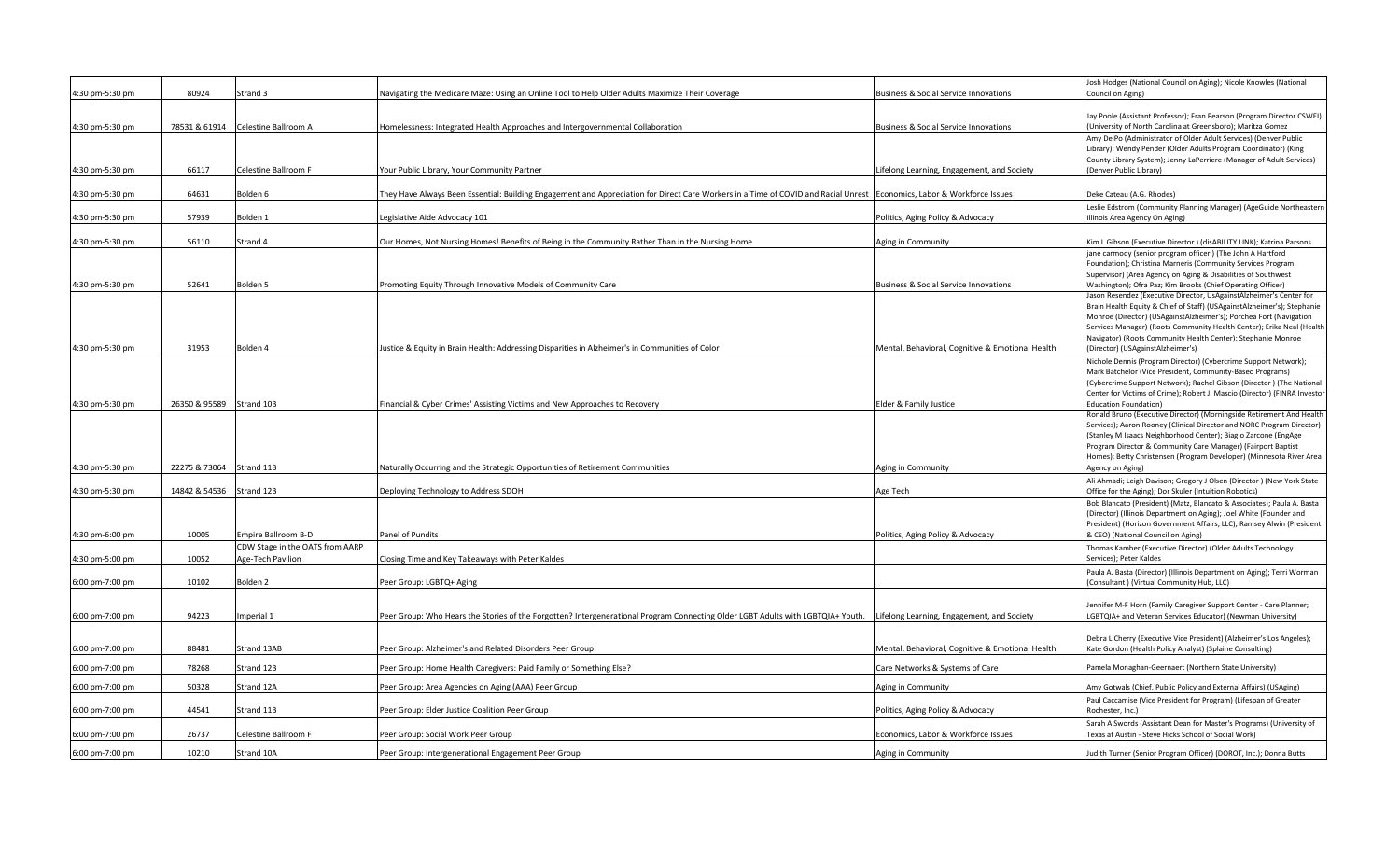| <b>THURSDAY, APRIL 14</b>          |                |                                    |                                                                                                                                                             |                                                                        |                                                                                                                                                                                                                                                                                                                                                                                                                                                                                            |  |
|------------------------------------|----------------|------------------------------------|-------------------------------------------------------------------------------------------------------------------------------------------------------------|------------------------------------------------------------------------|--------------------------------------------------------------------------------------------------------------------------------------------------------------------------------------------------------------------------------------------------------------------------------------------------------------------------------------------------------------------------------------------------------------------------------------------------------------------------------------------|--|
| 8:30 am-9:30 am                    | 47123          | mperial 11                         | Aging Services and Accessibility: Moving Beyond Ramps and Grab Bars                                                                                         | Physical & Social Health                                               | <b>Beth Ehrhardt</b>                                                                                                                                                                                                                                                                                                                                                                                                                                                                       |  |
| 8:30 am-9:30 am                    | 60359          | Strand 4                           | ONEgeneration's Dementia Capable Services, Resource and Education Program: A Collaborative Community-based Initiative                                       | Aging in Community                                                     | Lori Resnick (ONEgeneration)                                                                                                                                                                                                                                                                                                                                                                                                                                                               |  |
| 8:30 am-9:30 am                    | 28362          | mperial 9                          | Lessons Learned from the Planning and Implementation of the Wits Workout Randomized Controlled Trial                                                        | Mental, Behavioral, Cognitive & Emotional Health                       | Laura Payne (Associate Professor); Julie Bobitt (Assitant Professor,<br>Center for Dissemination and Implementation Science, Department of<br>Medicine) (University of Illinois Urbana-Champaign)                                                                                                                                                                                                                                                                                          |  |
| 8:30 am-9:30 am                    | 13960          | mperial 5B                         | et's Talk About Aging: How Healthcare and Social Services Can Work Together to Encourage Active Aging                                                       | Aging in Community                                                     | Lisa Beardsley (Manager of Healthcare Partnerships); Tricia A. Schilling<br>(Nursing Home Services and Social Services Manager) (Olmsted Medical<br>Center); Lila Ponton (Medical Director for Nursing Home Services)<br>(Olmsted Medical Center); Loryn Fox (Olmsted Medical Center)                                                                                                                                                                                                      |  |
| 8:30 am-9:30 am                    | 96305          | Bolden 4                           | Expresate: Addressing Mental Health Issues Among LGBT+ Older Adults in Puerto Rico                                                                          | Mental, Behavioral, Cognitive & Emotional Health                       | Seil Roman (Mental Health Director) (Waves Ahead SAGE Puerto Rico)                                                                                                                                                                                                                                                                                                                                                                                                                         |  |
|                                    |                |                                    |                                                                                                                                                             |                                                                        | Kimberly Robin Madison (Human Services Administrator) (Los Angeles<br>County Department of Workforce Development, Aging and Community<br>Services); MAIRA ROBLES (Mobility Coordinator) (Los Angeles County<br>Department of Workforce Development, Aging and Community                                                                                                                                                                                                                    |  |
| 8:30 am-9:30 am                    | 89915          | Celestine Ballroom H               | Finding New Freedom: Transporting Communities into Emotional, Social, and Economic Well-being                                                               | Aging in Community                                                     | Services)                                                                                                                                                                                                                                                                                                                                                                                                                                                                                  |  |
| 8:30 am-9:30 am                    | 86874 & 95568  | Bolden <sub>2</sub>                | ntergenerational Practices & Connections                                                                                                                    | Global & Societal Cultures of Aging                                    | Amy DelPo (Administrator of Older Adult Services) (Denver Public<br>Library); Rachel B Cohen; Shannon Jarrott (Professor of Social Work);<br>Donna Butts; Jill Juris (Appalachian State University); Rachel M Scrivano                                                                                                                                                                                                                                                                     |  |
|                                    |                |                                    |                                                                                                                                                             |                                                                        | Dee Amundson (Service Coordinator); Charles Albert Brown (Vice                                                                                                                                                                                                                                                                                                                                                                                                                             |  |
| 8:30 am-9:30 am                    | 85880          | Strand 10B                         | The Dark Side of Self-Determination                                                                                                                         | Mental, Behavioral, Cognitive & Emotional Health                       | President) (MJ Housing & Services)<br>Cristina Diaz (Caregiver Programs Coordinator) (AgeOptions); Jason B.<br>Echols (Health Care Consumer Protection Coordina) (AgeOptions); Traci<br>L. Wilson (Director of Research) (USAging); Beth A Blair (Senior                                                                                                                                                                                                                                   |  |
| 8:30 am-9:30 am                    | 82276 & 91469  | Celestine Ballroom A               | Aging Network Adaptations in Service Delivery & and Social Gaps                                                                                             | <b>Business &amp; Social Service Innovations</b>                       | Research Associate) (USAging)<br>Jennifer Yahner (Senior Research Fellow) (The Urban Institute); Jeanette<br>Hussemann; Mary Lynn Kasunic (President & CEO) (Area Agency on<br>Aging Region One); Melissa Elliott (Senior Vice President of Programs<br>and Services) (Area Agency on Aging Region One); Heidi Donniaquo<br>(Director of Behavioral Health) (Area Agency on Aging Region One);                                                                                             |  |
| 8:30 am-9:30 am                    | 78501          | Strand 3                           | Preventing Elder Abuse Through Research-and-Practice Collaboration                                                                                          | Aging in Community                                                     | Erica Henderson                                                                                                                                                                                                                                                                                                                                                                                                                                                                            |  |
| 8:30 am-9:30 am                    |                | 64016 & 92916 Celestine Ballroom F | <b>Housing Needs and Models</b>                                                                                                                             | Aging in Community                                                     | Duana M Patton (CEO) (Ohio District 5 Area Agency On Aging); Joseph<br>Recchie; Justin Moor (VP of Planning & Program Development) (Area<br>Office on Aging of Northwestern Ohio Inc); Kiaranel Castro LebrÂ <sup>3</sup> n<br>(Program Director) (Waves Ahead SAGE Puerto Rico); Wilfred W.<br>Labiosa; Seil Roman (Mental Health Director) (Waves Ahead SAGE<br>Puerto Rico)                                                                                                             |  |
|                                    |                |                                    | Take a Roll of the Die with Age-Tastic: One of the First Holistic Health and Wellness Programs to Include a Component on Financial                          |                                                                        | Jacquelin Berman (Deputy Assistant Commissioner, Research) (New                                                                                                                                                                                                                                                                                                                                                                                                                            |  |
| 8:30 am-9:30 am                    | 52427          | Bolden 6                           | Wellness                                                                                                                                                    | Physical & Social Health                                               | York City Department for the Aging); Manoj Pardasani                                                                                                                                                                                                                                                                                                                                                                                                                                       |  |
| 8:30 am-9:30 am<br>8:30 am-9:30 am | 47965<br>25722 | Strand 12B<br>Strand 11B           | The Telewellness Project: Mental Health Wellness for All<br>A Caregivers Guide to Finances: An Innovative Evidence-Informed Program for Informal Caregivers | Mental, Behavioral, Cognitive & Emotional Health<br>Aging in Community | Megan Park (Front Porch Center for Innovation and Wellbeing)<br>Katherine S Judge (Associate Professor; Director, Adult Development<br>&); Sam Fazio (Director of Quality Care and Psychosocial Research)<br>(Alzheimer's Association National Office); Monica Moreno (National<br>Director, Early-Stage Initiatives, Consti) (Alzheimer's Association<br>National Office); Beth A Kallmyer (Vice President, Care and Support)<br>(Alzheimer's Association National Office); Kerry Lanigan |  |
|                                    |                |                                    |                                                                                                                                                             |                                                                        |                                                                                                                                                                                                                                                                                                                                                                                                                                                                                            |  |
| 8:30 am-9:30 am                    | 21034 & 42490  | Bolden 5                           | Supporting Underserved Older Adults Through the Senior Resiliency Fund & Benefits Enrollments Centers                                                       | Care Networks & Systems of Care                                        | Samantha Ferguson Knight (Director of Senior Programming); Erin Kee<br>(Associate Director, Economic Security) (National Council on Aging)                                                                                                                                                                                                                                                                                                                                                 |  |
| 10:00 am-11:00 am                  | 10004          | <b>Empire Ballroom B-D</b>         | Closing Keynote: A Call to Action for Equity                                                                                                                |                                                                        | Peter Kaldes                                                                                                                                                                                                                                                                                                                                                                                                                                                                               |  |
| 11:30 am-12:30 pm                  | 87755          | mperial 9                          | I Haven't Pooped in a Week: Using Knowledge Translation and Open Dialogue to Empower Patients in Discussing Embarrassing, Secret<br>Symptoms                | Mental, Behavioral, Cognitive & Emotional Health                       | Yuneng Lu (CuePath Innovation); Jennifer Thompson                                                                                                                                                                                                                                                                                                                                                                                                                                          |  |
| 11:30 am-12:30 pm                  | 71184          | Strand 3                           | Public Health Solutions for Social Isolation and Loneliness: National, State and City Case Studies                                                          | Lifelong Learning, Engagement, and Society                             | Kasley Killam                                                                                                                                                                                                                                                                                                                                                                                                                                                                              |  |